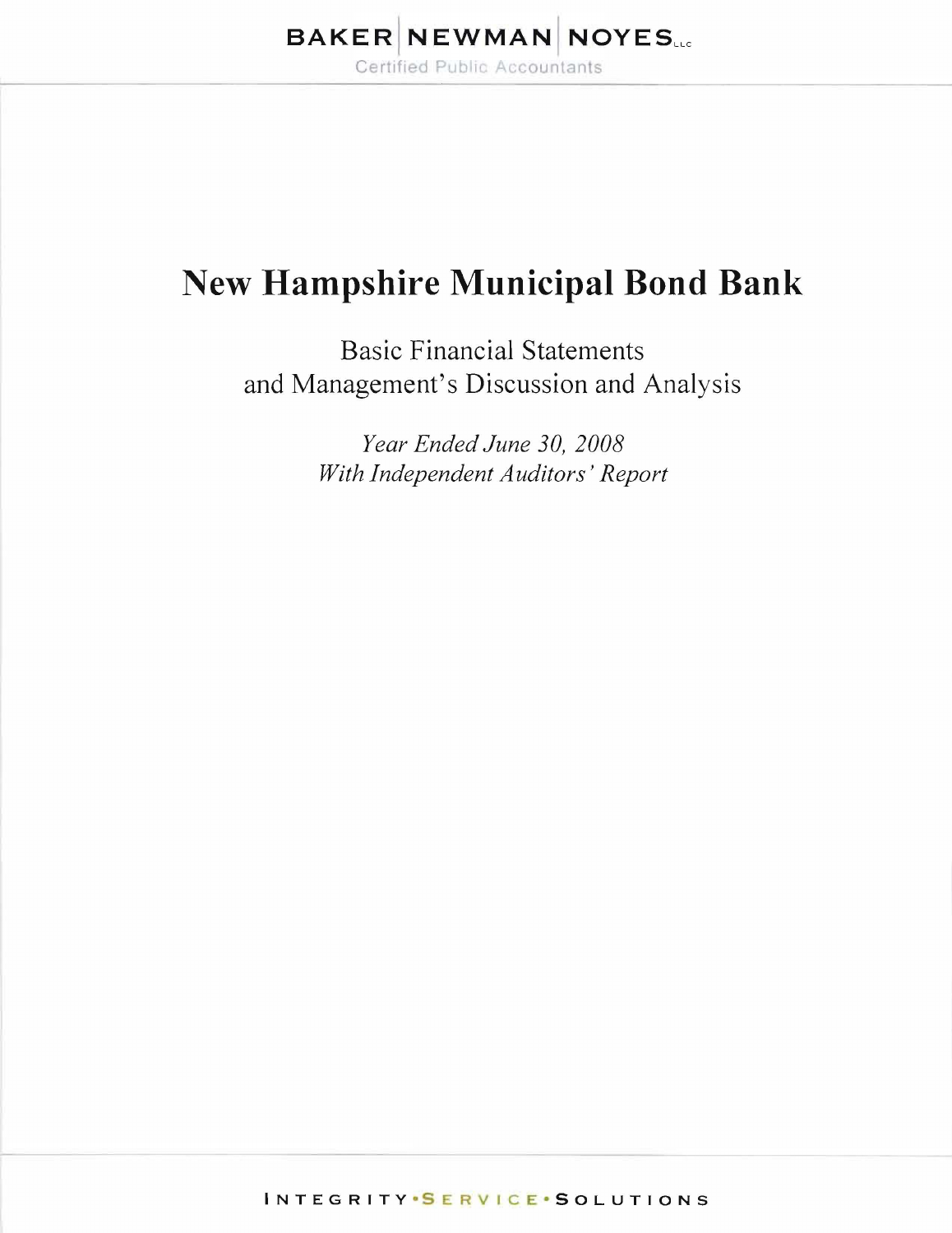# BASIC FINANCIAL STATEMENTS AND MANAGEMENT'S DISCUSSION AND ANALYSIS

For the Year Ended June 30, 2008

# TABLE OF CONTENTS

| <b>Independent Auditors' Report</b>                        |                       |
|------------------------------------------------------------|-----------------------|
| Management's Discussion and Analysis                       | $\mathcal{D}_{\cdot}$ |
| <b>Basic Financial Statements:</b>                         |                       |
| <b>Balance Sheets</b>                                      | 6                     |
| Statements of Revenues, Expenses and Changes in Net Assets | 8                     |
| <b>Statements of Cash Flows</b>                            | 10                    |
| Notes to Financial Statements                              | 14                    |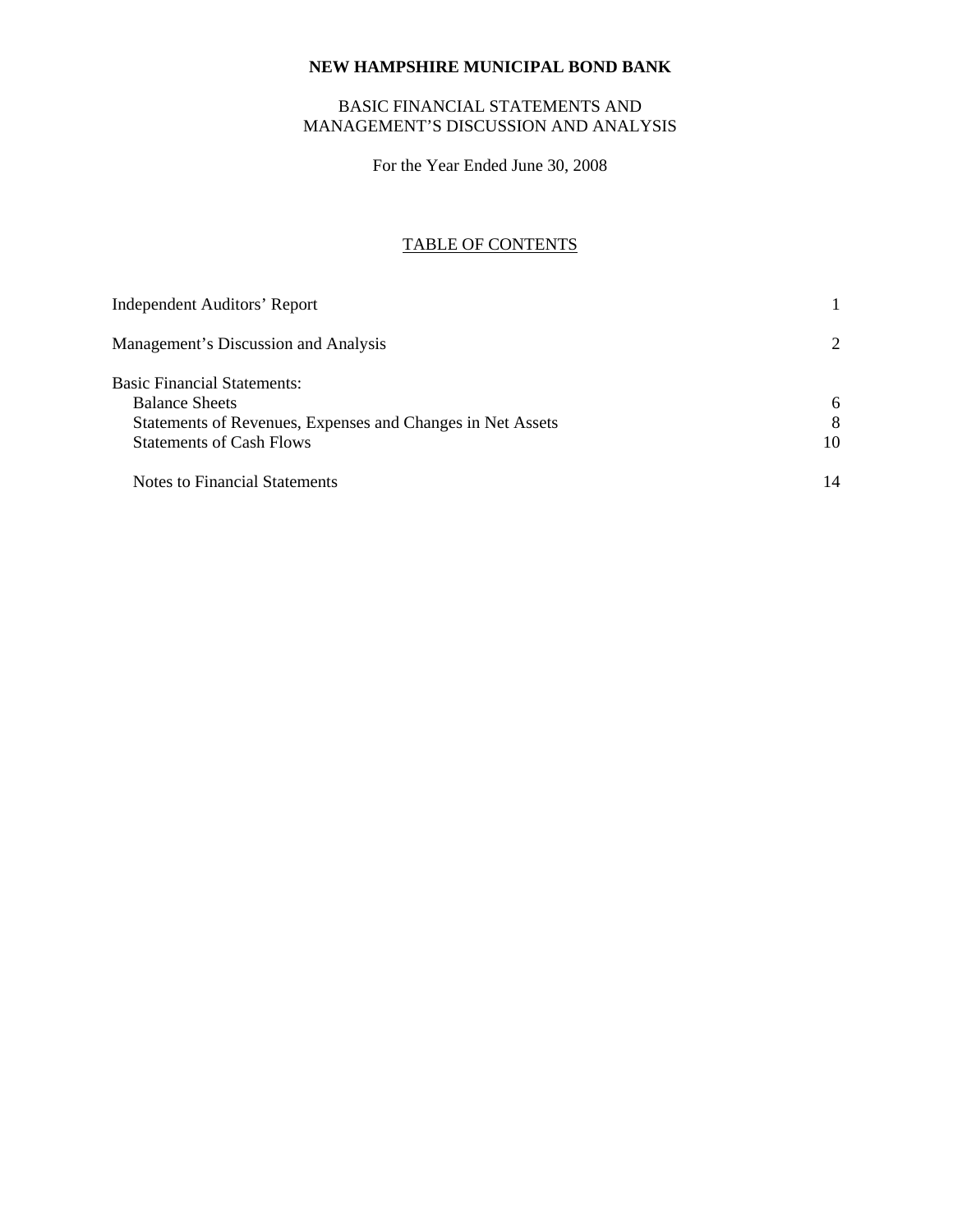# **BAKER NEWMAN NOYES...**

Certified Public Accountants

# **INDEPENDENT AUDITORS' REPORT**

Board of Directors New Hampshire Municipal Bond Bank

We have audited the accompanying basic financial statements, consisting of the State Guaranteed Fund Group, Non-State Guaranteed Fund Group, Pinkerton Academy Fund Group and Coe-Brown Northwood Academy Fund Group, of New Hampshire Municipal Bond Bank as of and for the year ended June 30,2008, as listed in the accompanying table of contents. These financial statements are the responsibility of the Bond Bank's management. Our responsibility is to express opinions on these financial statements based on our audit.

We conducted our audit in accordance with auditing standards generally accepted in the United States of America. Those standards require that we plan and perform the audit to obtain reasonable assurance about whether the financial statements are free of material misstatement. An audit includes examining, on a test basis, evidence supporting the amounts and disclosures in the financial statements. An audit also includes assessing the accounting principles used and significant estimates made by management, as well as evaluating the overall financial statement presentation. We believe that our audit provides a reasonable basis for our opinions.

In our opinion, the basic financial statements referred to above present fairly, in all material respects, the financial position of New Hampshire Municipal Bond Bank, including the individual fund groups referred to above, as of June 30, 2008, and the results of their operations and their cash flows for the year then ended in conformity with accounting principles generally accepted in the United States of America.

The Management's Discussion and Analysis on pages  $2 - 5$  is not a required part of the basic financial statements, but is supplementary information required by accounting principles generally accepted in the United States of America . The supplementary information is the responsibility of the Bond Bank's management. We have applied certain limited procedures, which consisted principally of inquiries of management regarding the methods of measurement and presentation of the supplementary information . However, we did not audit the information and express no opinion on it.

Baker / pumon + 1/1920

Limitéd Liability Company

Manchester, New Hampshire November 5, 2008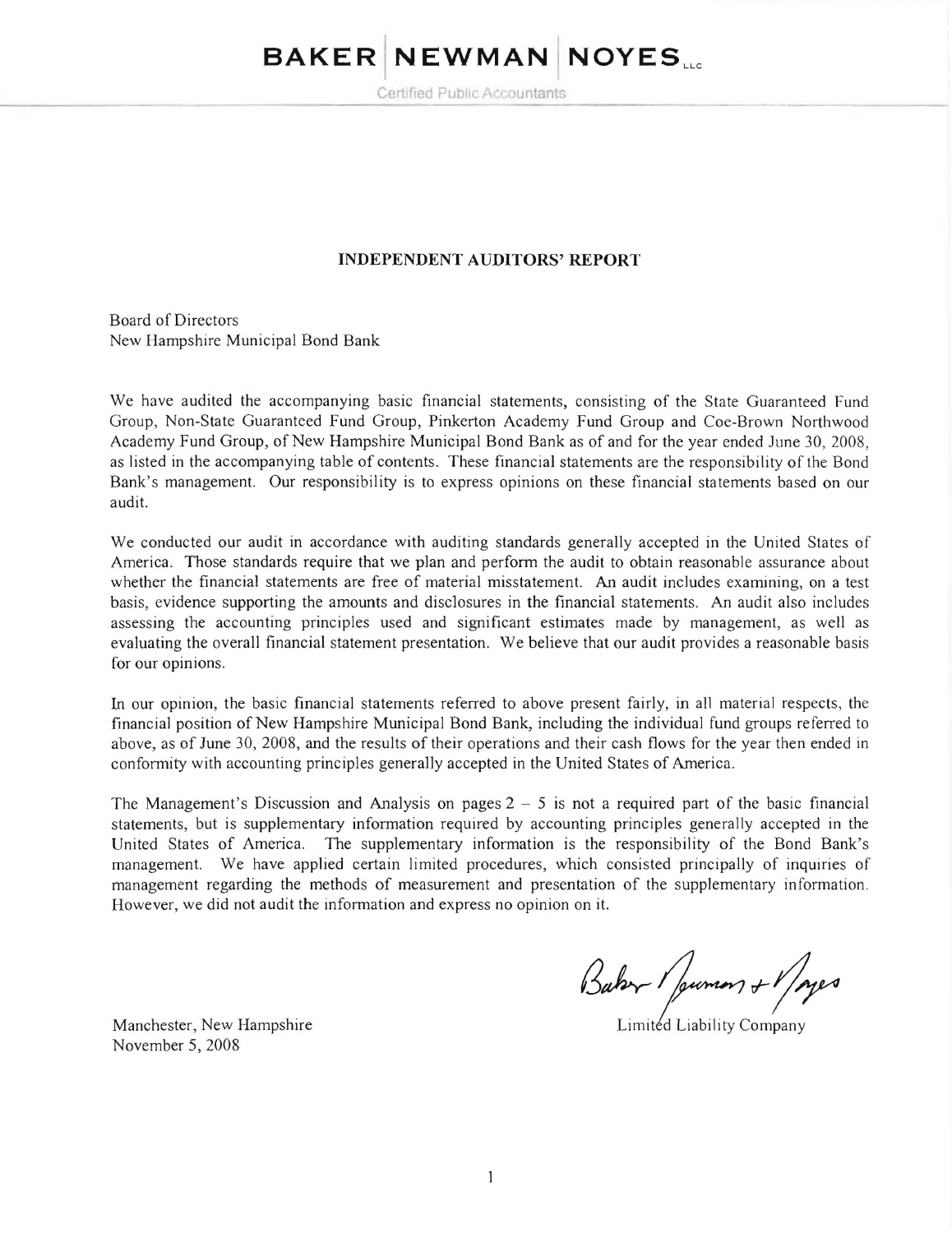## MANAGEMENT'S DISCUSSION AND ANALYSIS

June 30, 2008

As financial management of the New Hampshire Municipal Bond Bank (the "Bond Bank"), we offer readers of these financial statements this narrative, overview and analysis of the financial activities of the Bond Bank for the fiscal year ended June 30, 2008. This discussion and analysis is designed to assist the reader in focusing on the significant financial issues and activities of the Bond Bank and to identify any significant changes in financial position. We encourage readers to consider the information presented here in conjunction with the basic financial statements as a whole.

# **Financial Highlights**

- Revenues for the Bond Bank were \$48,207,567 for fiscal year 2008, an increase of \$2,733,222 or 6.01% above fiscal year 2007. This increase was due to a favorable change in the fair value of investments between fiscal year 2007 and 2008. Investments are recorded at fair value to comply with GASB rules. The Bond Bank generally holds investments until maturity to pay reserve fund bonds as they become due, so fluctuations in the fair value of the investments have a minimal long-term effect.
- Net Assets of the Bond Bank increased \$3,608,725 in fiscal year 2008. At June 30, 2008, the Bond Bank had net assets of \$20,520,937, an increase of 21.34% from the prior year.
- The Bond Bank's bonds outstanding at June 30, 2008 of \$922,431,719 represent a net increase of \$3,853,623 from the balance at June 30, 2007. This increase was primarily due to the net result of issuing two new series of bonds totaling \$79,561,000, less the scheduled 2008 debt service principal payments of \$75,940,638.
- The Bond Bank provided loans to local governmental units during fiscal year 2008 totaling \$79,561,000 which was an 8.31% increase from the loans provided in fiscal year 2007.
- Senate Bill 497 was introduced to state legislature, during fiscal year 2008, to improve the state intercept process in the event of a default. This legislation was signed by the Governor on July 2, 2008 and is effective August 31, 2008.
- July 2, 2008, Fitch Rating Services downgraded the Bond Bank's rating from AAA to AA-. The rating outlook was revised to stable from negative. The change in rating was due to the downgrades of insurance providers providing insurance for bond bank bonds.

#### **Overview of the Bond Bank**

The Bond Bank was created in 1977 by an Act of the New Hampshire Legislature, RSA:35-A, is a public body corporate and politic and is constituted as an instrumentality exercising public and essential governmental functions of the State. The Bond Bank was established to issue bonds for the purpose, among other things, of providing funds to enable it to lend money to counties, cities, towns, school districts or other districts (the "governmental units") within the State of New Hampshire. The provision of funds is accomplished by the direct purchase from such governmental units of their bonds, notes or evidence of debt payable from taxes, charges for services or assessments.

As the result of the Bond Bank issuing tax-exempt debt, it is required to prepare arbitrage rebate calculations for each series of bonds outstanding and remit payment to the Internal Revenue Service every five years. The Bond Bank's policy is to prepare and review the calculations annually for financial statement purposes. The Bond Bank has hired an outside firm to calculate arbitrage rebate liability and required payments.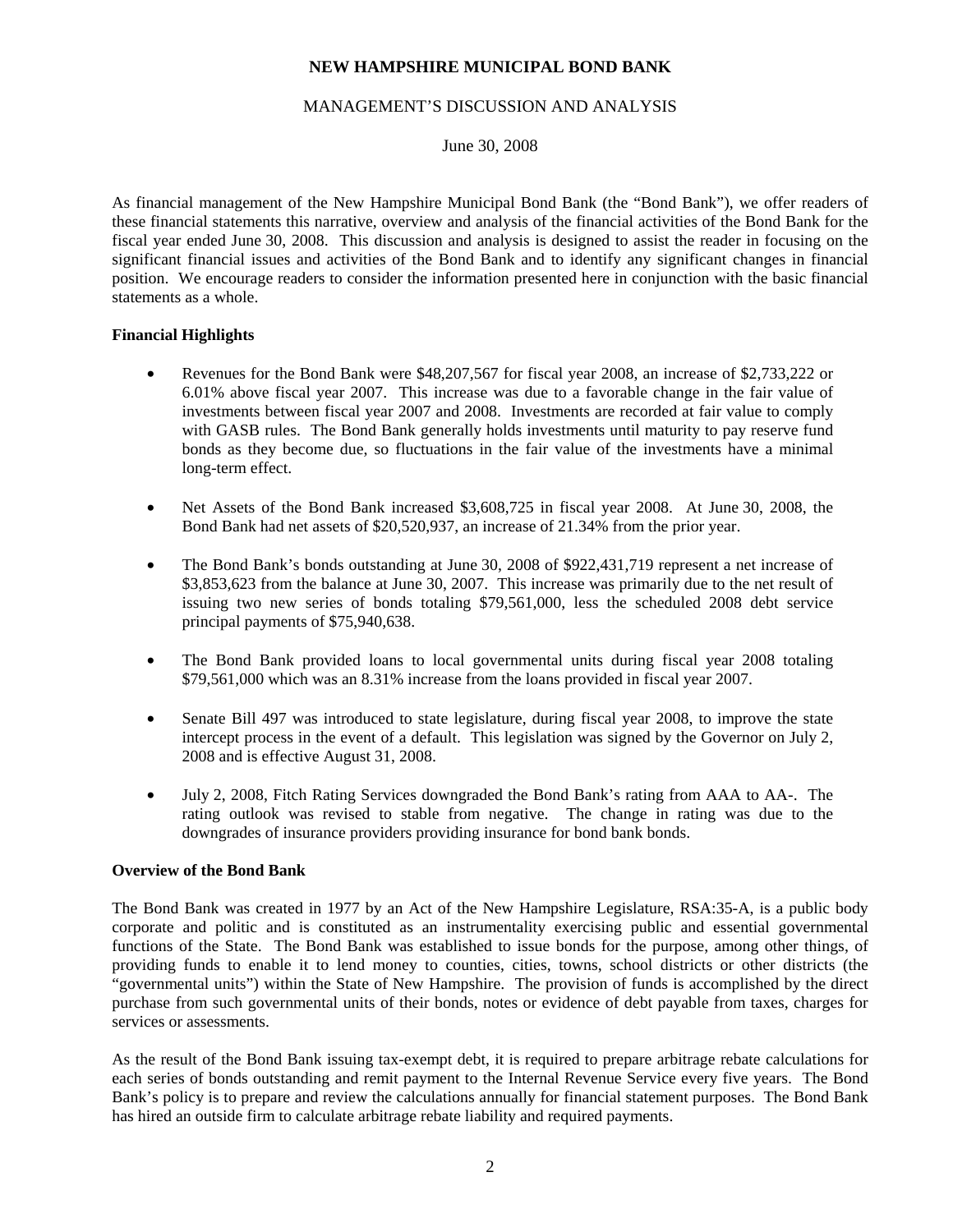Since its inception, the Bond Bank issued bonds for its non guaranteed program pursuant to a General Resolution adopted on December 1, 1978, as amended from time to time (the "1978 Resolution"). Over the years, the 1978 Resolution had grown increasingly obsolete. On July 14, 2005, the Bond Bank adopted a new General Resolution (the "2005 Resolution"). While substantially similar to the 1978 Resolution, the 2005 Resolution contains a number of improvements, including a flexible reserve fund sizing requirement, wholesale changes in permitted investments, the ability to meet its reserve fund requirement with surety bond policies and other credit facilities, and a streamlined approach to calling bonds for early redemption. In management's view, the 2005 Resolution will enhance the Bond Bank's ability to market its bonds and streamline the administration of its program. Bonds issued under the 2005 Resolution are separately secured from all other bonds of the Bond Bank, including those issued under the 1978 Resolution. The adoption of the 2005 Resolution has not resulted in any substantive change to the Bond Bank's overall program.

The Bond Bank has issued five series of bonds under the terms of the 2005 Resolution, totaling \$200,526,000.

As of August 31, 2008, amendments to RSA 35-A:24 allow the State Treasurer to intercept amounts payable to a municipality from the State's general fund and its education trust fund, in the event that a municipality defaults on a scheduled debt service payment to the Bank. Amounts so intercepted are then payable by the State Treasurer to the Bank's trustee to make-up any shortfall in revenue of the Bank on account of such default. Prior to this amendment, the State Treasurer had the authority to simply withhold such amounts until such time as the defaulting municipality had cured its debt service default.

The Bond Bank has purchased surety bond policies to meet the reserve fund requirements for bonds issued under the terms of the 2005 Resolution. Two of the Bond Bank's insurance providers were downgraded in June and July 2008, resulting in a downgrade of the Bond Bank's rating by Fitch Rating Services. The table below summarizes the surety policies purchased by the Bond Bank:

| Surety      | Amount of   | Ratings            |              | Ratings             |         | Ratings                     |            |                |                      |            |
|-------------|-------------|--------------------|--------------|---------------------|---------|-----------------------------|------------|----------------|----------------------|------------|
| Provider    | Surety      | as of June 5, 2008 |              | as of June 20, 2008 |         | as of July 2, 2008          |            |                |                      |            |
|             | Policies    |                    | (2008 A POS) |                     |         | $(2008 \text{ A Final OS})$ |            |                | (downgrade by Fitch) |            |
|             |             | Moody's            | $S\&P$       | Fitch               | Moody's | $S\&P$                      | Fitch      | Moody's        | $S\&P$               | Fitch      |
| <b>FSA</b>  | \$3,420,269 | Aaa                | AAA          | AAA                 | Aaa     | AAA                         | AAA        | Aaa            | AAA                  | AAA        |
| <b>MBIA</b> | \$8,247,430 | Aaa                | AA           | AA                  | A2      | AA                          | AA         | A <sub>2</sub> | AA                   | withdrawn  |
| <b>FGIC</b> | \$6,782,925 | Baa3               | BB           | <b>BBB</b>          | Baa3    | BB                          | <b>BBB</b> | B <sub>1</sub> | <b>BB</b>            | <b>BBB</b> |

Note: FSA includes \$2,720,665 surety policy for the 2008 A Series, closing on July 17, 2008.

#### **Overview of the Financial Statements**

This discussion and analysis is intended to serve as an introduction to the Bond Bank's financial statements, which is comprised of the basic financial statements and the notes to the financial statements. Since the Bond Bank operates under four separate bond resolutions, the financial statements reflect individual fund activity.

#### **Basic Financial Statements**

The basic financial statements are designed to provide readers with a broad overview of the Bond Bank's finances, in a manner similar to a private-sector business.

The financial statements present information on all of the Bond Bank's assets and liabilities, with the difference between the two reported as net assets. Over time, increases or decreases in net assets may serve as a useful indicator of whether the financial position of the Bond Bank is improving or deteriorating. Net assets increase when revenues exceed expenses. Increases to assets without a corresponding increase to liabilities, result in increased net assets, which may indicate an improved financial position.

The statements of revenues, expenses, and changes in net assets present information showing how the Bond Bank's net assets changed during the fiscal year. Changes in net assets are generally reported as soon as the underlying event occurs, regardless of timing of related cash flows. Thus, revenues and expenses are reported in this statement for some items that will only result in cash flows in future periods.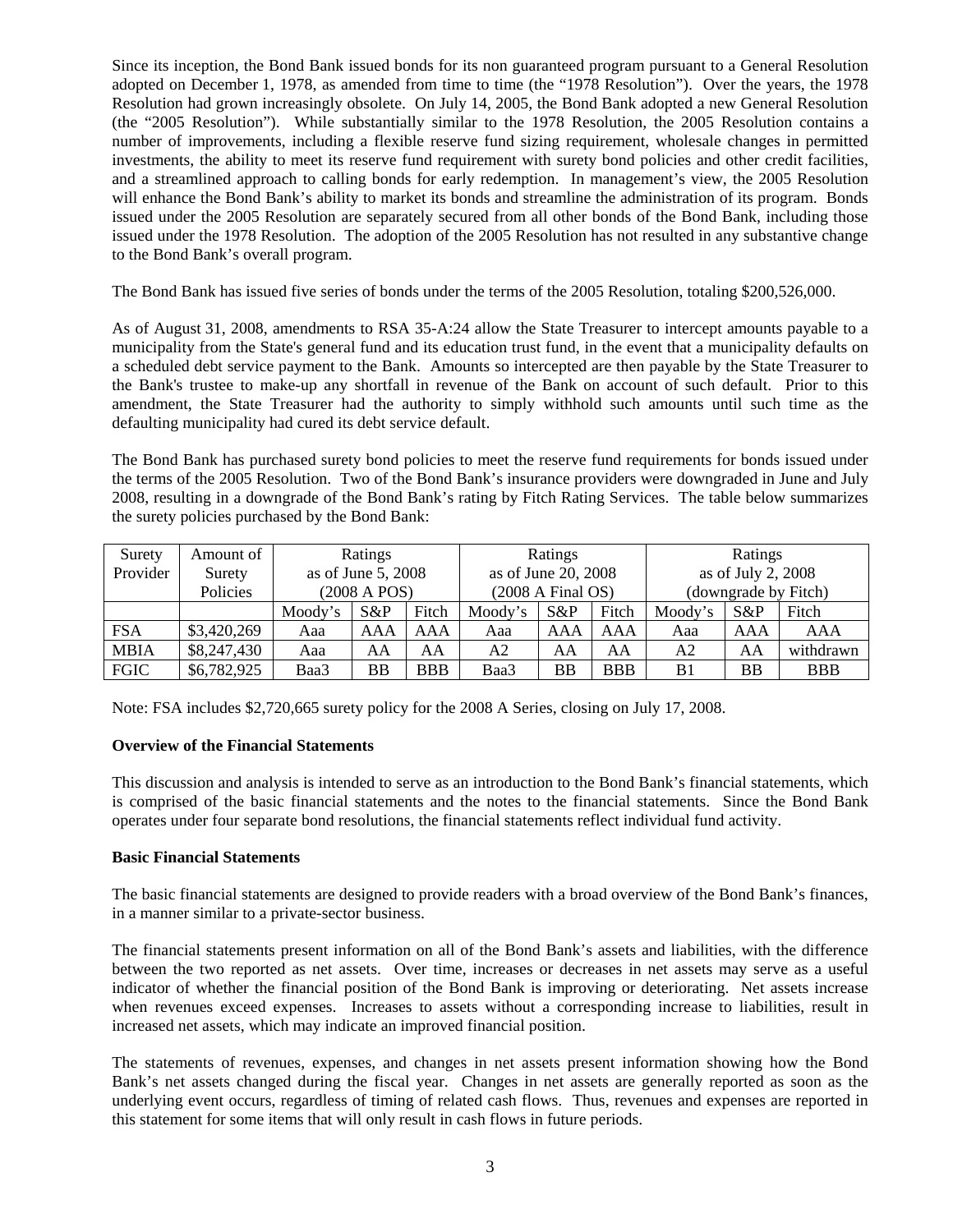#### **Notes to the Financial Statements**

The notes to the financial statements provide additional information that is essential to a full understanding of the data provided in the basic financial statements.

#### **Financial Analysis**

Net Assets may serve, over time, as a useful indicator of a government's financial position. In the case of the Bond Bank, assets exceeded liabilities by \$20,520,937 at June 30, 2008. This represents an increase of \$3,608,725 or 21.34% from the previous fiscal year.

By far, the largest portion of the Bond Bank's net assets is its investment in loans to governmental units plus bond proceeds remaining in trust investments, less any related debt used to acquire those assets.

The Bond Bank's financial position and operations for the past two years are summarized below based on information included in the financial statements.

|                                                                                                  |                         |                | Percentage |
|--------------------------------------------------------------------------------------------------|-------------------------|----------------|------------|
| <b>ASSETS</b>                                                                                    | 2008                    | 2007           | Change     |
| Current assets:                                                                                  |                         |                |            |
| Cash                                                                                             | $\mathcal{S}$<br>51,778 | \$<br>57,074   | $(9.28)\%$ |
| Investments held by trustee, at market value                                                     | 5,656,837               | 4,179,138      | 35.36      |
| Loans receivable from governmental units                                                         | 69,324,959              | 68,833,636     | .71        |
| Accrued investment income receivable                                                             | 876,637                 | 962,060        | (8.88)     |
| Accrued interest receivable from governmental units<br>Unamortized rebates to governmental units | 15,476,373              | 15,463,905     | .08        |
| and bond issuance costs                                                                          | 732,664                 | 756,949        | (3.21)     |
| Other current assets                                                                             | 86                      | 15,214         | (99.43)    |
| Total current assets                                                                             | 92,119,334              | 90,267,976     | 2.05       |
| Noncurrent assets:                                                                               |                         |                |            |
| Investments held by trustee, at market value                                                     | 120,683,692             | 123,635,006    | (2.39)     |
| Loans receivable from governmental units                                                         | 744,360,715             | 735,051,911    | 1.27       |
| Unamortized rebates to governmental units                                                        |                         |                |            |
| and bond issuance costs                                                                          | 5,559,688               | 5,676,817      | (2.06)     |
| Total noncurrent assets                                                                          | 870,604,095             | 864, 363, 734  | .72        |
| Total assets                                                                                     | \$ 962,723,429          | \$ 954,631,710 | .85%       |
| <b>LIABILITIES AND NET ASSETS</b>                                                                |                         |                |            |
| Current liabilities:                                                                             |                         |                |            |
| Accounts payable and accrued liabilities                                                         | $\mathcal{S}$<br>27,599 | \$<br>24,843   | 11.09%     |
| Accrued interest payable                                                                         | 16,563,028              | 16,130,687     | 2.68       |
| Accrued interest rebate payable to U.S. Government                                               | 1,846,375               | 423,016        | 336.48     |
| Bonds payable                                                                                    | 79,558,424              | 79,120,346     | <u>.55</u> |
| Total current liabilities                                                                        | 97,995,426              | 95,698,892     | 2.40       |
| Noncurrent liabilities:                                                                          |                         |                |            |
| Accrued interest rebate payable to U.S. Government                                               | 1,333,771               | 2,562,856      | (47.96)    |
| Bonds payable                                                                                    | 842, 873, 295           | 839,457,750    | .41        |
| Total noncurrent liabilities                                                                     | 844,207,066             | 842,020,606    | .26        |
| <b>Total liabilities</b>                                                                         | 942,202,492             | 937,719,498    | .48        |
| Net assets                                                                                       | 20,520,937              | 16,912,212     | 21.34      |
| Total liabilities and net assets                                                                 | \$962,723,429           | \$ 954,631,710 | .85%       |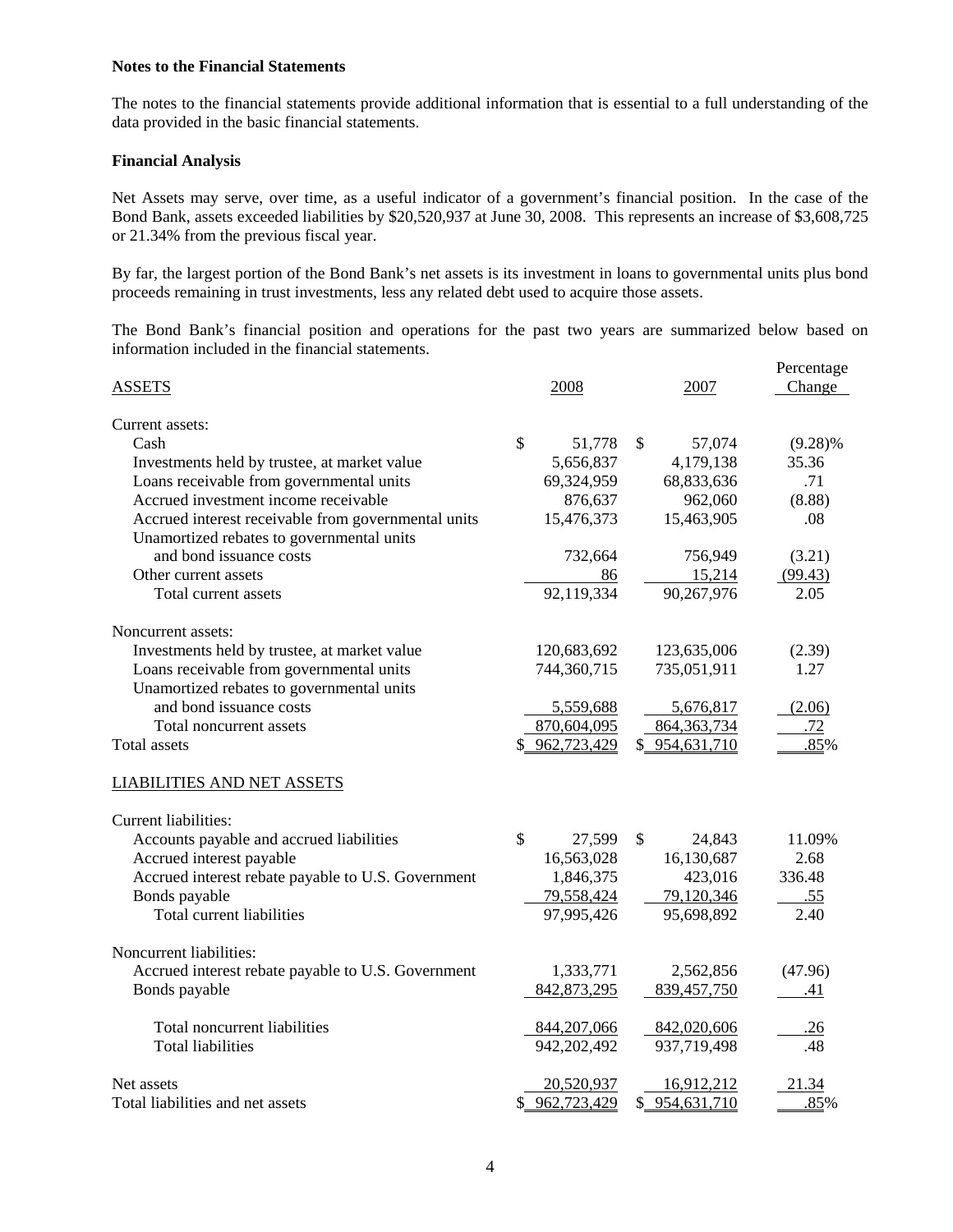Total cash and investments held by trustee decreased \$1,478,911, or 1.16% at June 30, 2008 compared to June 30, 2007. The Bond Bank's investment portfolio is comprised of cash and cash equivalents, U.S. Government obligations (including treasury bills, notes, and bonds), U.S. Treasury strips, U.S. Government sponsored enterprise notes and strips, and bank investment contracts. The Bond Bank's investments are carried at fair value. Unrealized gains and losses (primarily due to fluctuations in market values) are recognized in the statements of revenues, expenses and changes in net assets.

The Bond Bank's loans receivable from governmental units increased \$9,800,127 in fiscal year 2008. The Bond Bank's total new loan originations in 2008 of \$79,561,000 were 8.31% higher than 2007 originations of \$73,460,000. Net bonds payable increased \$3,853,623.

Net Assets increased 21.34% in fiscal year 2008. The Bond Bank continued to maintain a positive spread of income from investments and loans to governmental units over bond interest and operating expenses.

|                                                      | 2008             | 2007              | Percentage<br>Change |
|------------------------------------------------------|------------------|-------------------|----------------------|
| Interest on loans receivable from governmental units | 39,990,143<br>S  | 39,563,748<br>\$. | 1.08%                |
| Interest income from investments                     | 5,556,189        | 6,397,209         | (13.15)              |
| Net increase in the fair value of investments        | 2,226,511        | (863, 931)        | (357.72)             |
| Other income                                         | 434,724          | 377,319           | 15.21                |
| Total operating revenues                             | 48, 207, 567     | 45,474,345        | 6.01                 |
| Interest expense                                     | 44,016,958       | 43,587,565        | .99                  |
| Operating expenses                                   | 366,709          | 333,222           | 10.05                |
| Other expense                                        | 215.175          | 224,230           | (4.04)               |
| Total operating expenses                             | 44,598,842       | 44, 145, 017      | 1.03                 |
| Operating (loss) income                              | 3,608,725        | 1,329,328         | 171.47               |
| Net assets, beginning of year                        | 16,912,212       | 15,582,884        | 8.53                 |
| Net assets, end of year                              | 20,520,937<br>S. | 16,912,212<br>S.  | 21.34%               |

Operating revenues are generated principally from interest earned on investments and from fees and interest received from governmental units. The Bond Bank's annual operating budget is approved by the Board of Directors.

Interest income on investments in 2008 decreased 13.15% from 2007. This decrease was the result of a decreasing interest rate environment.

The net increase in the fair value of investments in 2008 of \$2,226,511 was caused by movements in market interest rates during the year that had a positive impact on the fair value of investments held by the Bond Bank.

#### **Requests for Information**

This financial report is designed to provide a general overview of the Bond Bank's financial statements for all those with an interest in its finances. Questions concerning any of the information provided in this report or request for additional information should be addressed to the Executive Director, New Hampshire Municipal Bond Bank, 25 Triangle Park Drive, Suite 102, Concord, NH 03301.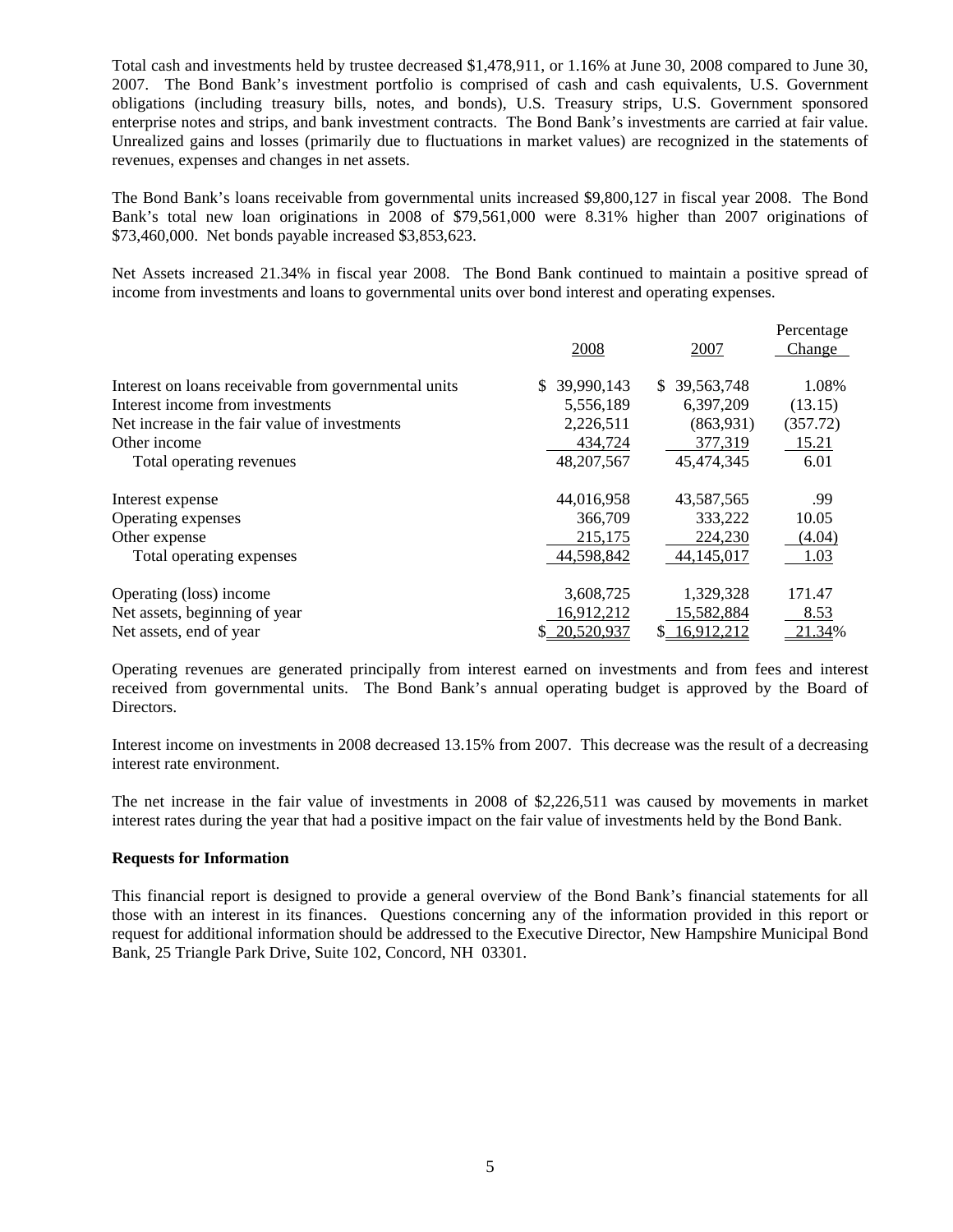# BALANCE SHEETS

# June 30, 2008

|                                                                                           | <b>Municipal Division</b> |                   |  |
|-------------------------------------------------------------------------------------------|---------------------------|-------------------|--|
|                                                                                           | <b>State</b>              | Non-State         |  |
|                                                                                           | Guaranteed                | Guaranteed        |  |
| <b>ASSETS</b>                                                                             | <b>Fund Group</b>         | <b>Fund Group</b> |  |
| Current assets:                                                                           |                           |                   |  |
| Cash (note 3)                                                                             | \$                        | \$<br>10,000      |  |
|                                                                                           |                           |                   |  |
| Investments held by trustee, at fair value (note 3):                                      |                           |                   |  |
| Cash equivalents                                                                          | 2,261,242                 | 3,395,595         |  |
| Loans receivable from governmental units (note 4)<br>Accrued investment income receivable | 5,691,196                 | 62,213,763        |  |
|                                                                                           | 20,613                    | 856,024           |  |
| Accrued interest receivable from governmental units                                       | 713,185                   | 14,689,770        |  |
| Unamortized rebates to governmental units and bond                                        |                           |                   |  |
| issuance costs                                                                            | 120,667                   | 611,997           |  |
| Other assets                                                                              |                           | 86                |  |
| Total current assets                                                                      | 8,806,903                 | 81,777,235        |  |
| Noncurrent assets:                                                                        |                           |                   |  |
| Reserve Fund investments held by trustee, at fair value (notes 3 and 4):                  |                           |                   |  |
| Cash equivalents                                                                          | 2,339,548                 | 4,834,938         |  |
| Investments                                                                               | 9,012,437                 | 104,496,769       |  |
| Loans receivable from governmental units (note 4)                                         | 16,334,315                | 711,706,400       |  |
| Unamortized rebates to governmental units and                                             |                           |                   |  |
| bond issuance costs                                                                       | 358,988                   | 5,200,700         |  |
| Total noncurrent assets                                                                   | 28,045,288                | 826,238,807       |  |
| Total assets                                                                              | \$ 36,852,191             | \$908,016,042     |  |
| <b>LIABILITIES AND NET ASSETS</b>                                                         |                           |                   |  |
| Current liabilities:                                                                      |                           |                   |  |
| Accounts payable and accrued liabilities                                                  | \$                        | \$<br>27,599      |  |
| Accrued interest payable                                                                  | 612,204                   | 15,877,406        |  |
| Accrued interest rebate payable to U.S. Government                                        | 948,357                   | 898,018           |  |
| Bonds payable (note 4)                                                                    | 6,718,346                 | 71,420,078        |  |
|                                                                                           |                           |                   |  |
| Total current liabilities                                                                 | 8,278,907                 | 88,223,101        |  |
| Noncurrent liabilities:                                                                   |                           |                   |  |
| Accrued interest rebate payable to U.S. Government                                        | 161,416                   | 1,172,355         |  |
| Bonds payable (note 4)                                                                    | 21,949,103                | 804,604,192       |  |
|                                                                                           |                           |                   |  |
| Total noncurrent liabilities                                                              | 22,110,519                | 805,776,547       |  |
| <b>Total liabilities</b>                                                                  | 30,389,426                | 893,999,648       |  |
| Net assets                                                                                | 6,462,765                 | 14,016,394        |  |
| Total liabilities and net assets                                                          | \$ 36,852,191             | \$908,016,042     |  |

See accompanying notes to the financial statements.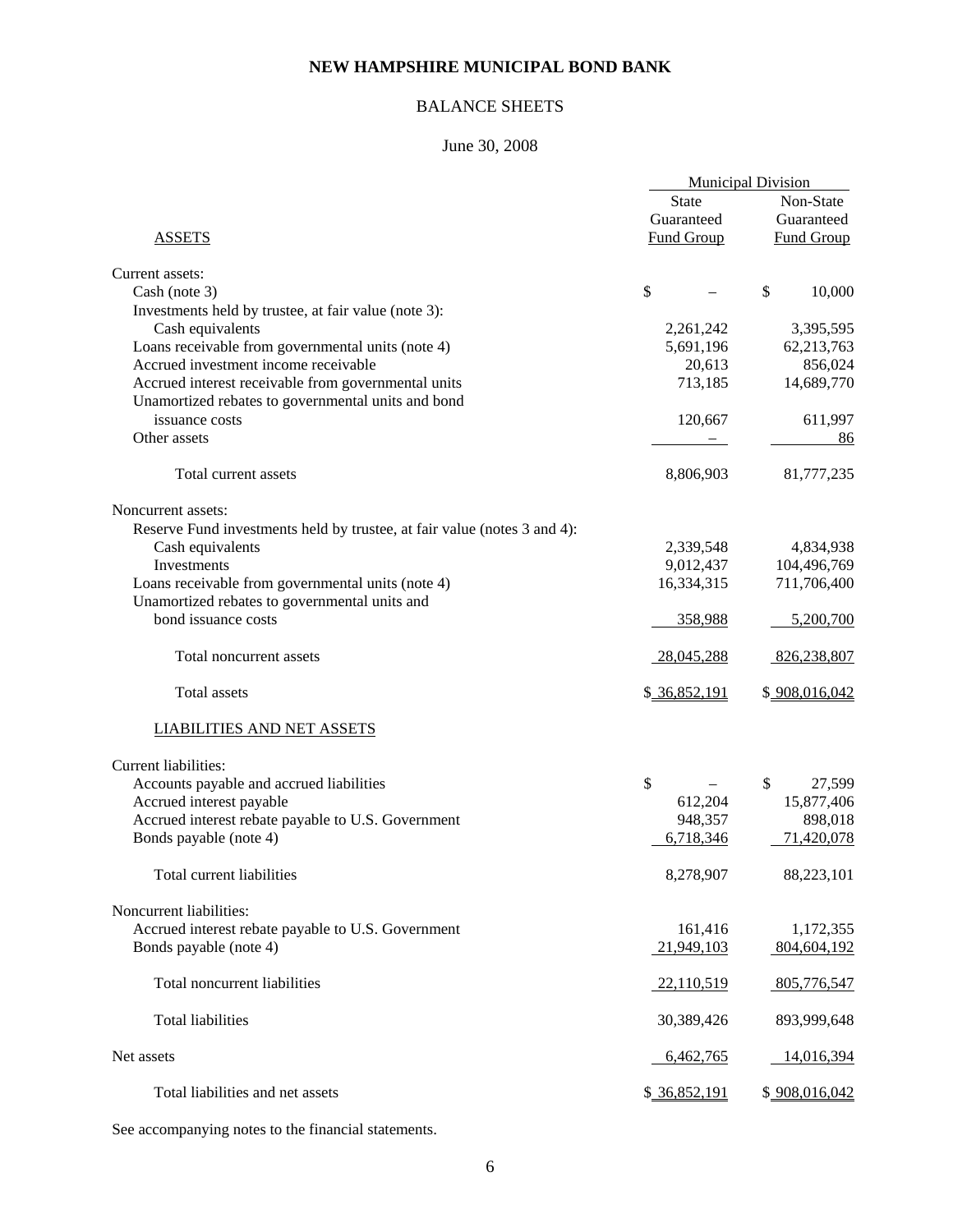|                                         | <b>Educational Institutions Division</b>         |                                 |
|-----------------------------------------|--------------------------------------------------|---------------------------------|
| <b>Total</b>                            | Coe-Brown Northwood<br><b>Academy Fund Group</b> | Pinkerton Academy<br>Fund Group |
| \$<br>51,778                            | \$<br>23,165                                     | \$<br>18,613                    |
| 5,656,837<br>69,324,959                 | 220,000                                          | 1,200,000                       |
| 876,637<br>15,476,373                   | 13,856                                           | 59,562                          |
| 732,664<br>86                           |                                                  |                                 |
| 92,119,334                              | 257,021                                          | 1,278,175                       |
| 7,174,486<br>113,509,206<br>744,360,715 | 1,500,000                                        | 14,820,000                      |
| 5,559,688                               |                                                  |                                 |
| 870,604,095                             | 1,500,000                                        | 14,820,000                      |
| \$962,723,429                           | \$1,757,021                                      | \$ 16,098,175                   |
| \$<br>27,599                            | \$                                               | \$                              |
| 16,563,028<br>1,846,375                 | 13,856                                           | 59,562                          |
| 79,558,424                              | 220,000                                          | 1,200,000                       |
| 97,995,426                              | 233,856                                          | 1,259,562                       |
| 1,333,771<br>842,873,295                | 1,500,000                                        | 14,820,000                      |
| 844,207,066                             | 1,500,000                                        | 14,820,000                      |
| 942,202,492                             | 1,733,856                                        | 16,079,562                      |
| 20,520,937                              | 23,165                                           | 18,613                          |
| \$962,723,429                           | \$ 1,757,021                                     | \$ 16,098,175                   |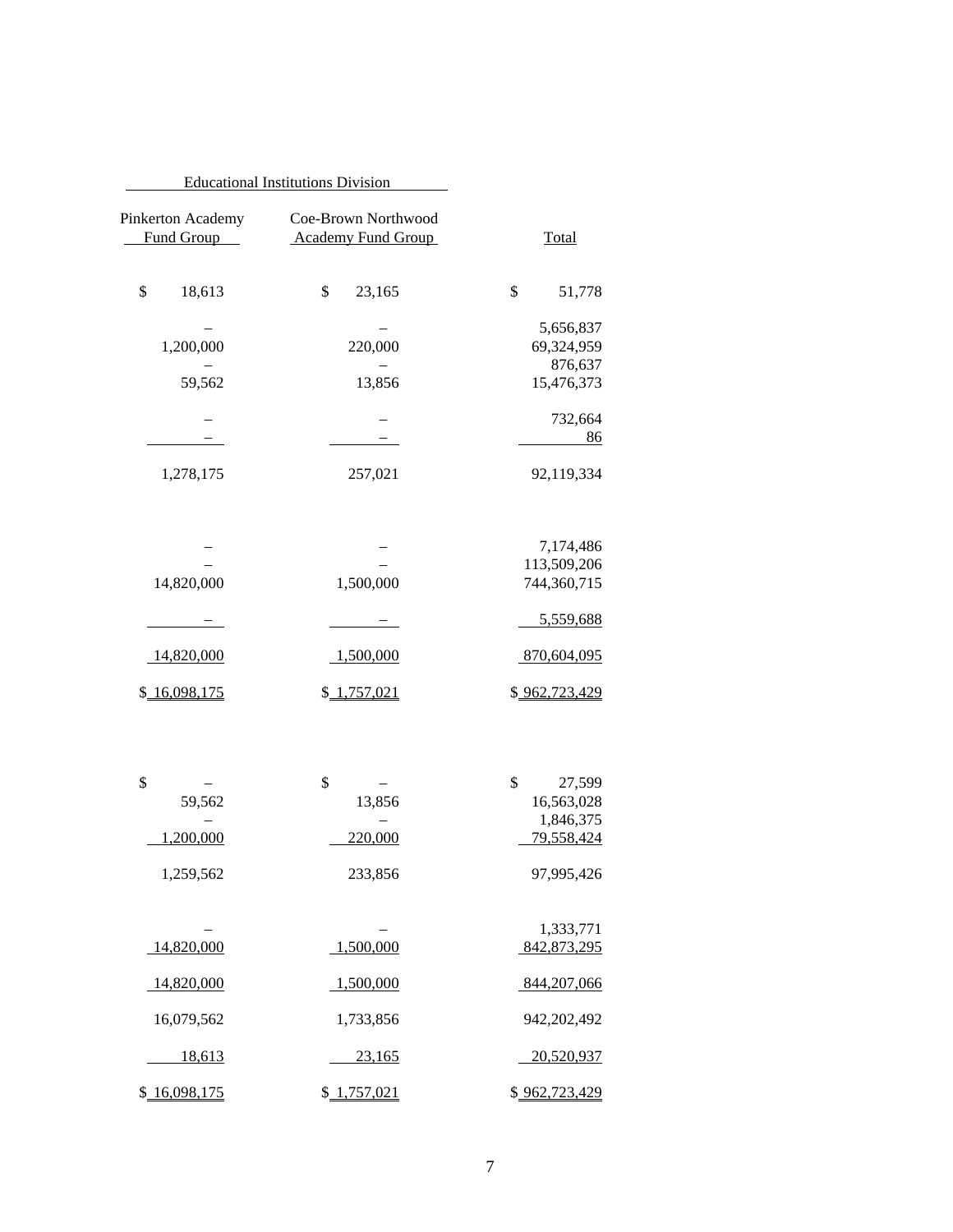# STATEMENTS OF REVENUES, EXPENSES AND CHANGES IN NET ASSETS

# For the Year Ended June 30, 2008

|                                                      | <b>Municipal Division</b> |                   |
|------------------------------------------------------|---------------------------|-------------------|
|                                                      | <b>State</b>              | Non-State         |
|                                                      | Guaranteed                | Guaranteed        |
|                                                      | <b>Fund Group</b>         | <b>Fund Group</b> |
| Operating revenues:                                  |                           |                   |
| Interest on loans receivable from governmental units | \$1,577,272               | \$37,522,299      |
| Interest income from investments                     | 525,665                   | 5,028,820         |
| Net increase in the fair value of investments        | 148,928                   | 2,077,583         |
| Other income                                         |                           | 431,724           |
| Total operating revenues                             | 2,251,865                 | 45,060,426        |
| Operating expenses:                                  |                           |                   |
| Interest expense                                     | 1,727,829                 | 41,398,557        |
| Operating expenses                                   | 150,000                   | 206,709           |
| Other expense                                        |                           | 215,175           |
| Total operating expenses                             | 1,877,829                 | 41,820,441        |
| Operating income (loss)                              | 374,036                   | 3,239,985         |
| Net assets, beginning of year                        | 6,088,729                 | 10,776,409        |
| Net assets, end of year                              | \$6,462,765               | \$ 14,016,394     |

See accompanying notes to the financial statements.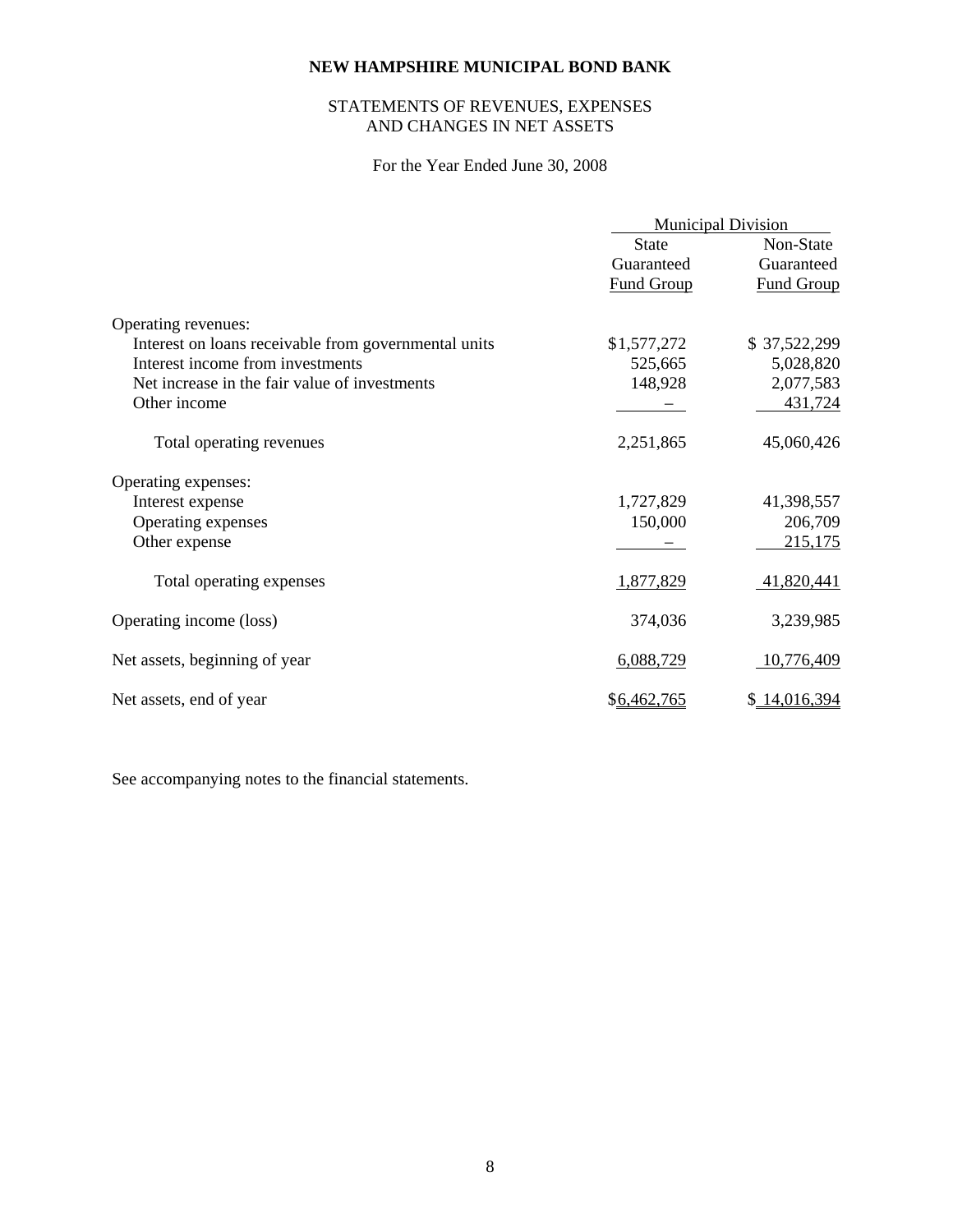|                                        | <b>Educational Institutions Division</b>         |                                                                 |
|----------------------------------------|--------------------------------------------------|-----------------------------------------------------------------|
| Pinkerton Academy<br>Fund Group        | Coe-Brown Northwood<br><b>Academy Fund Group</b> | <b>Total</b>                                                    |
| \$796,157<br>1,534<br>2,000<br>799,691 | \$<br>94,415<br>170<br>1,000<br>95,585           | \$39,990,143<br>5,556,189<br>2,226,511<br>434,724<br>48,207,567 |
| 796,157<br>9,000                       | 94,415<br>1,000                                  | 44,016,958<br>366,709<br>215,175                                |
| 805,157<br>(5,466)                     | 95,415<br>170                                    | 44,598,842<br>3,608,725                                         |
| 24,079                                 | <u>22,995</u>                                    | <u>16,912,212</u>                                               |
| \$<br>18,613                           | \$<br>23,165                                     | \$20,520,937                                                    |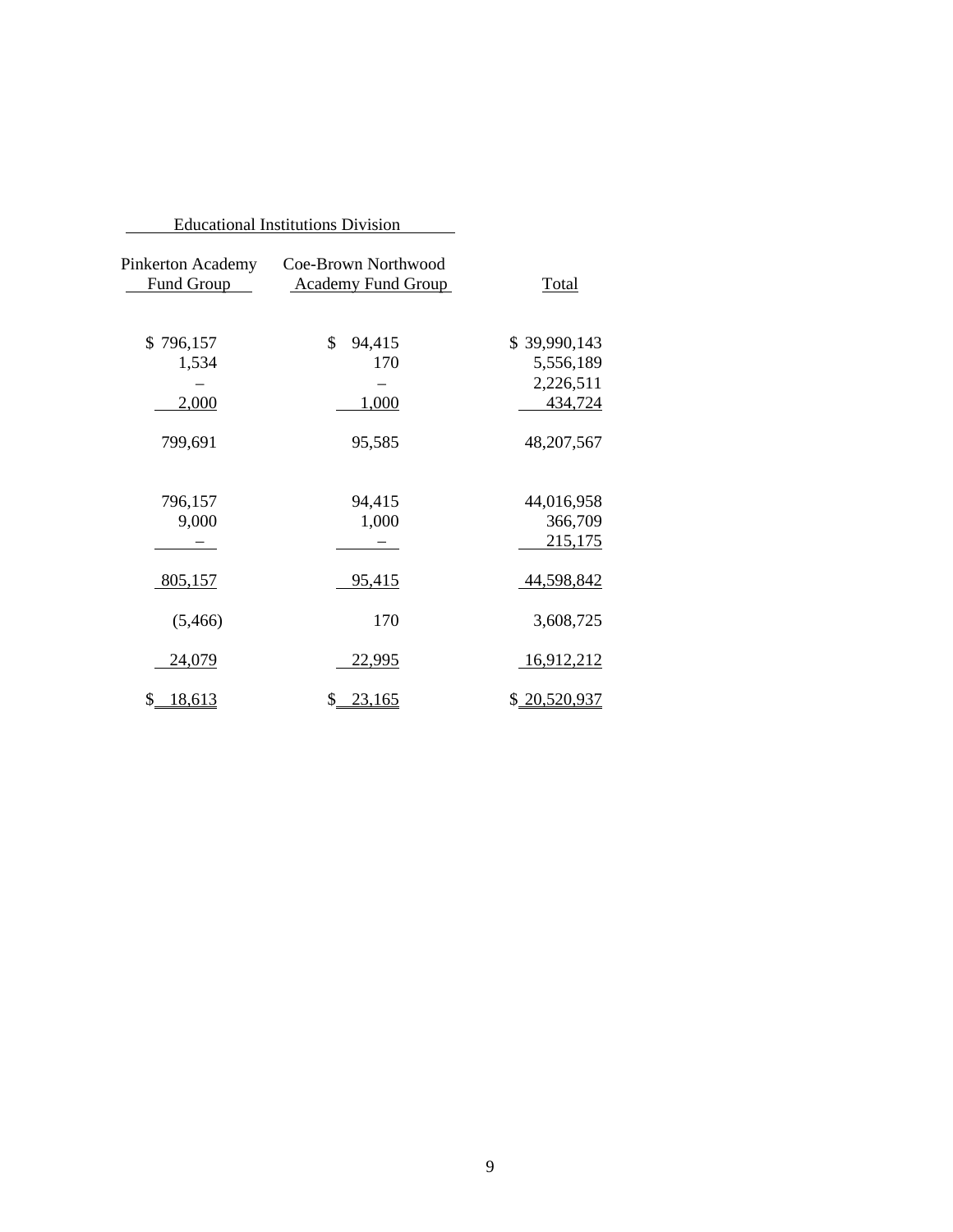# STATEMENTS OF CASH FLOWS

# For the Year Ended June 30, 2008

|                                                             | <b>Municipal Division</b> |                                |  |
|-------------------------------------------------------------|---------------------------|--------------------------------|--|
|                                                             | <b>State</b>              | Non-State                      |  |
|                                                             | Guaranteed                | Guaranteed                     |  |
|                                                             | <b>Fund Group</b>         | <b>Fund Group</b>              |  |
|                                                             |                           |                                |  |
| Operating activities:                                       |                           |                                |  |
| Cash received from governmental units                       | 9,050,848<br>\$           | \$98,921,786                   |  |
| Cash payments to governmental units                         |                           | (79, 561, 000)                 |  |
| Cash received from other income                             |                           | 431,724                        |  |
| Cash payments for operating expenses                        | (150,000)                 | (203, 953)                     |  |
| Cash payments for bond issuance costs                       |                           | (215, 175)                     |  |
| Cash received (paid) for other assets                       | 8,784                     | (615, 148)                     |  |
|                                                             |                           |                                |  |
| Net cash provided by operating activities                   | 8,909,632                 | 18,758,234                     |  |
| Investing activities:                                       |                           |                                |  |
| Purchases of investments                                    | (1,558,313)               | (2,748,715)                    |  |
| Proceeds from sale and maturities of investments            | 3,765,655                 | 7,274,451                      |  |
| Interest received on investments                            | 826,394                   | 5,843,370                      |  |
| Interest rebate paid to U.S. Government                     | (82, 875)                 | (752, 707)                     |  |
|                                                             |                           |                                |  |
| Net cash provided by investing activities                   | 2,950,861                 | 9,616,399                      |  |
| Noncapital financing activities:                            |                           |                                |  |
| Proceeds from bonds payable                                 |                           | 79,561,000                     |  |
| Principal paid on bonds payable                             | (8,345,638)               | (66,210,000)                   |  |
| Interest paid on bonds payable                              | (1,643,242)               | (40, 564, 294)                 |  |
|                                                             |                           |                                |  |
| Net cash used by noncapital financing activities            | (9,988,880)               | (27, 213, 294)                 |  |
| Increase (decrease) in cash and cash equivalents            | 1,871,613                 | 1,161,339                      |  |
| Cash and cash equivalents, beginning of year                | 2,729,177                 | 7,079,194                      |  |
| Cash and cash equivalents, end of year                      | 4,600,790                 | 8,240,533<br>$\mathcal{S}_{-}$ |  |
|                                                             |                           |                                |  |
| Balance sheet classification:                               |                           |                                |  |
| Cash                                                        | \$                        | \$<br>10,000                   |  |
| Cash equivalents – investments held by trustee              | 2,261,242                 | 3,395,595                      |  |
| Cash equivalents – reserve fund investments held by trustee | 2,339,548                 | 4,834,938                      |  |
|                                                             | \$4,600,790               | 8,240,533<br>$S_{-}$           |  |
|                                                             |                           |                                |  |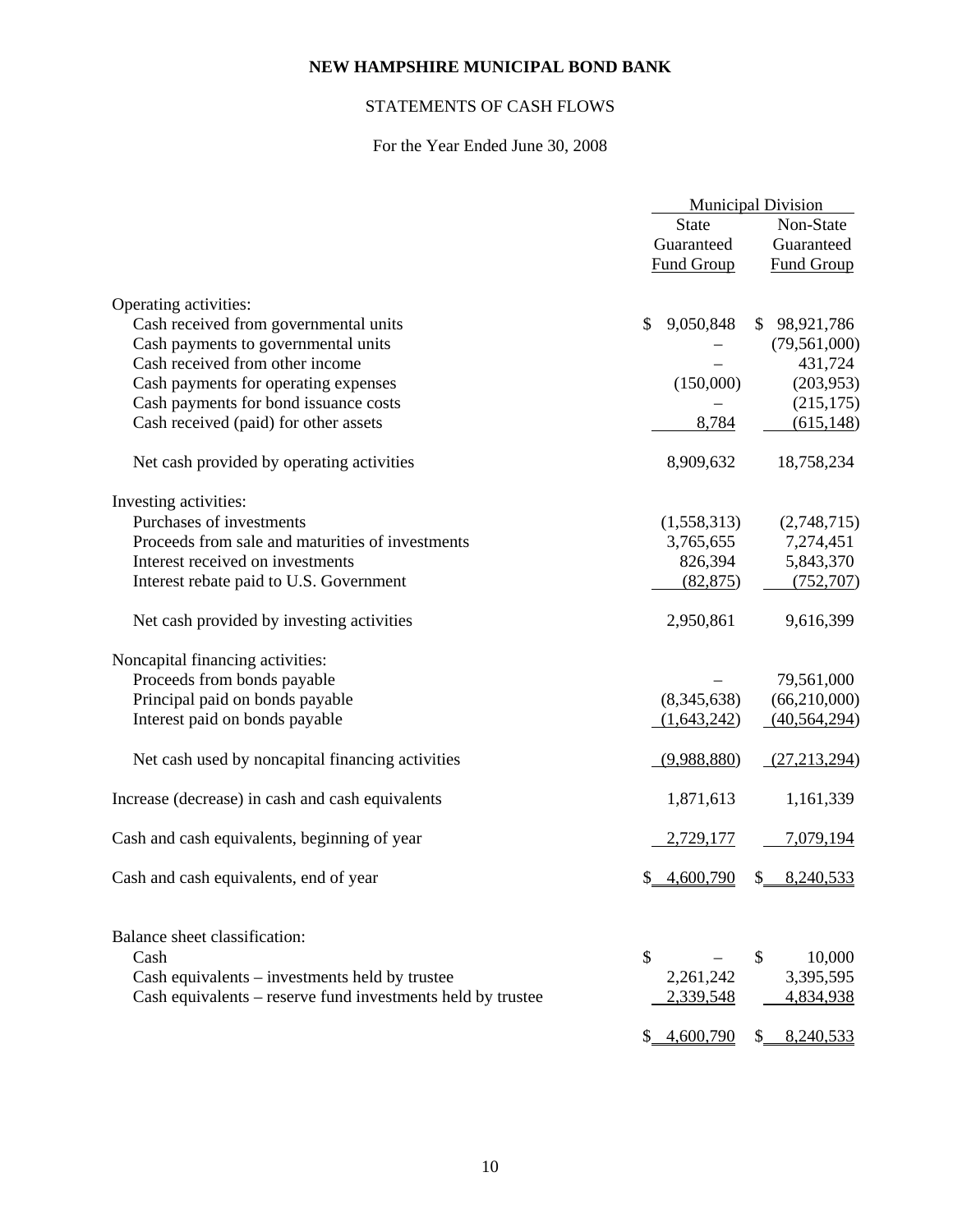|                                 | <b>Educational Institutions Division</b>         |                                 |
|---------------------------------|--------------------------------------------------|---------------------------------|
| Pinkerton Academy<br>Fund Group | Coe-Brown Northwood<br><b>Academy Fund Group</b> | <b>Total</b>                    |
| \$1,957,140                     | \$326,350                                        | \$110,256,124<br>(79, 561, 000) |
| 2,000                           | 1,000                                            | 434,724                         |
| (9,000)                         | (1,000)                                          | (363,953)                       |
|                                 |                                                  | (215, 175)                      |
|                                 |                                                  | (606, 364)                      |
| 1,950,140                       | 326,350                                          | 29,944,356                      |
|                                 |                                                  | (4,307,028)                     |
|                                 |                                                  | 11,040,106                      |
| 1,534                           | 170                                              | 6,671,468                       |
|                                 |                                                  | (835,582)                       |
| 1,534                           | 170                                              | 12,568,964                      |
|                                 |                                                  | 79,561,000                      |
| (1, 155, 000)                   | (230,000)                                        | (75,940,638)                    |
| (802, 140)                      | (96,350)                                         | (43,106,026)                    |
| (1,957,140)                     | (326,350)                                        | (39, 485, 664)                  |
| (5,466)                         | 170                                              | 3,027,656                       |
| 24,079                          | <u>22,995</u>                                    | 9,855,445                       |
| \$<br>18,613                    | \$23,165                                         | \$12,883,101                    |
| \$<br>18,613                    | \$<br>23,165                                     | \$<br>51,778                    |
|                                 |                                                  | 5,656,837                       |
|                                 |                                                  | 7,174,486                       |
| $\frac{1}{2}$<br>18,613         | \$23,165                                         | \$12,883,101                    |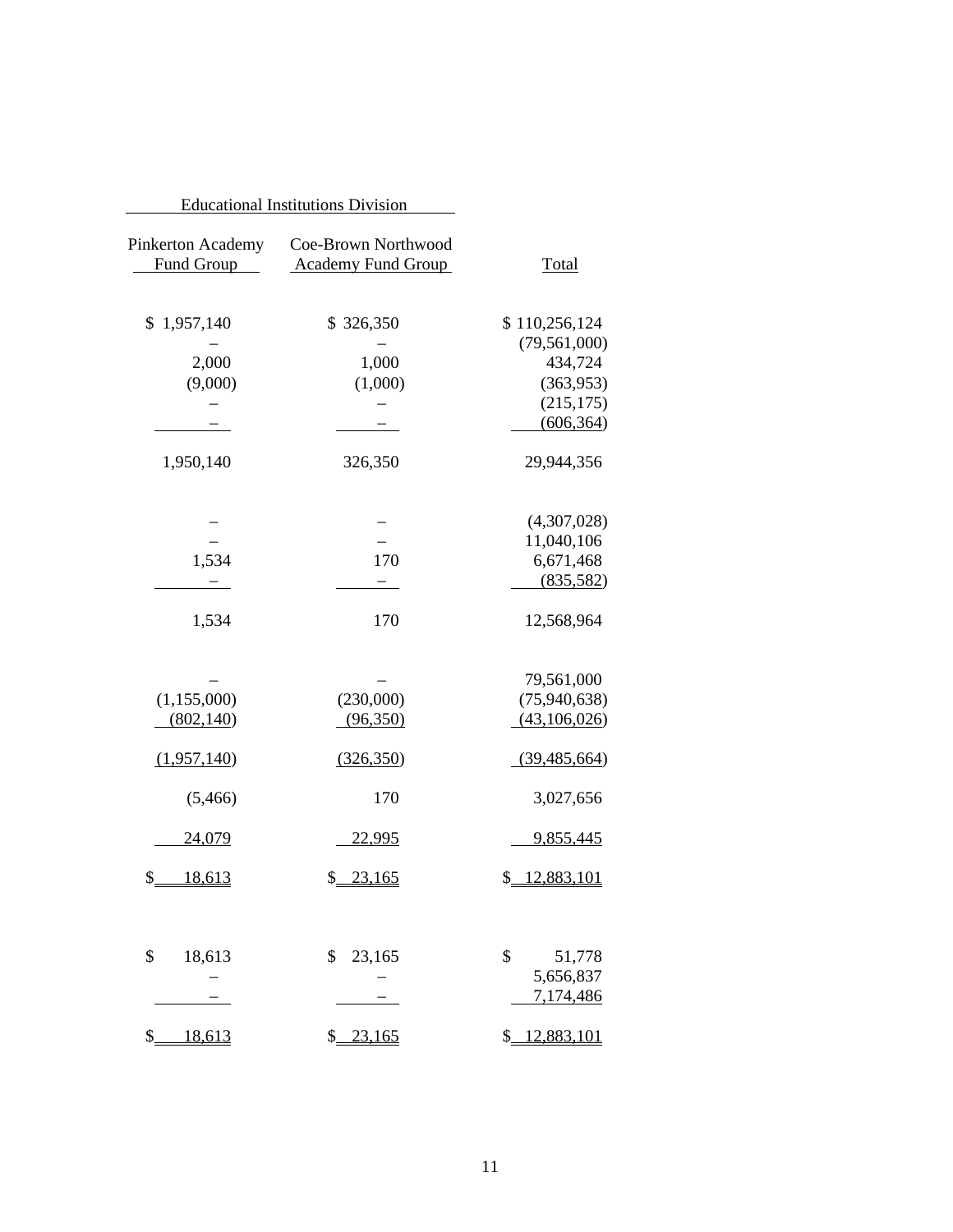# STATEMENTS OF CASH FLOWS (CONTINUED)

# For the Year Ended June 30, 2008

|                                                       | <b>Municipal Division</b> |                   |               |                   |
|-------------------------------------------------------|---------------------------|-------------------|---------------|-------------------|
|                                                       | <b>State</b>              |                   |               | Non-State         |
|                                                       |                           | Guaranteed        |               | Guaranteed        |
|                                                       |                           | <b>Fund Group</b> |               | <b>Fund Group</b> |
| Reconciliation of operating income (loss) to net cash |                           |                   |               |                   |
| provided by operating activities:                     |                           |                   |               |                   |
| Operating income (loss)                               | \$                        | 374,036           | <sup>\$</sup> | 3,239,985         |
| Adjustments to reconcile operating income (loss) to   |                           |                   |               |                   |
| net cash provided by operating activities:            |                           |                   |               |                   |
| Interest income from investments                      |                           | (525, 665)        |               | (5,028,820)       |
| Net increase in the fair value of investments         |                           | (148,928)         |               | (2,077,583)       |
| Amortization of rebates to governmental units         |                           | 77,347            |               | 440,229           |
| Interest expense on bonds payable                     |                           | 1,727,829         |               | 41,398,557        |
| Change in assets and liabilities:                     |                           |                   |               |                   |
| Loans receivable from governmental units              |                           | 7,205,636         |               | (18,390,763)      |
| Accrued interest receivable from governmental units   |                           | 190,593           |               | (210,979)         |
| Unamortized rebates to governmental units             |                           |                   |               |                   |
| and bond issuance costs                               |                           |                   |               | (621, 492)        |
| Other assets                                          |                           | 8,784             |               | 6,344             |
| Accounts payable and accrued liabilities              |                           |                   |               | 2,756             |
| Net cash provided by operating activities             |                           | 8.909.632         |               | 8,758,234         |

See accompanying notes to the financial statements.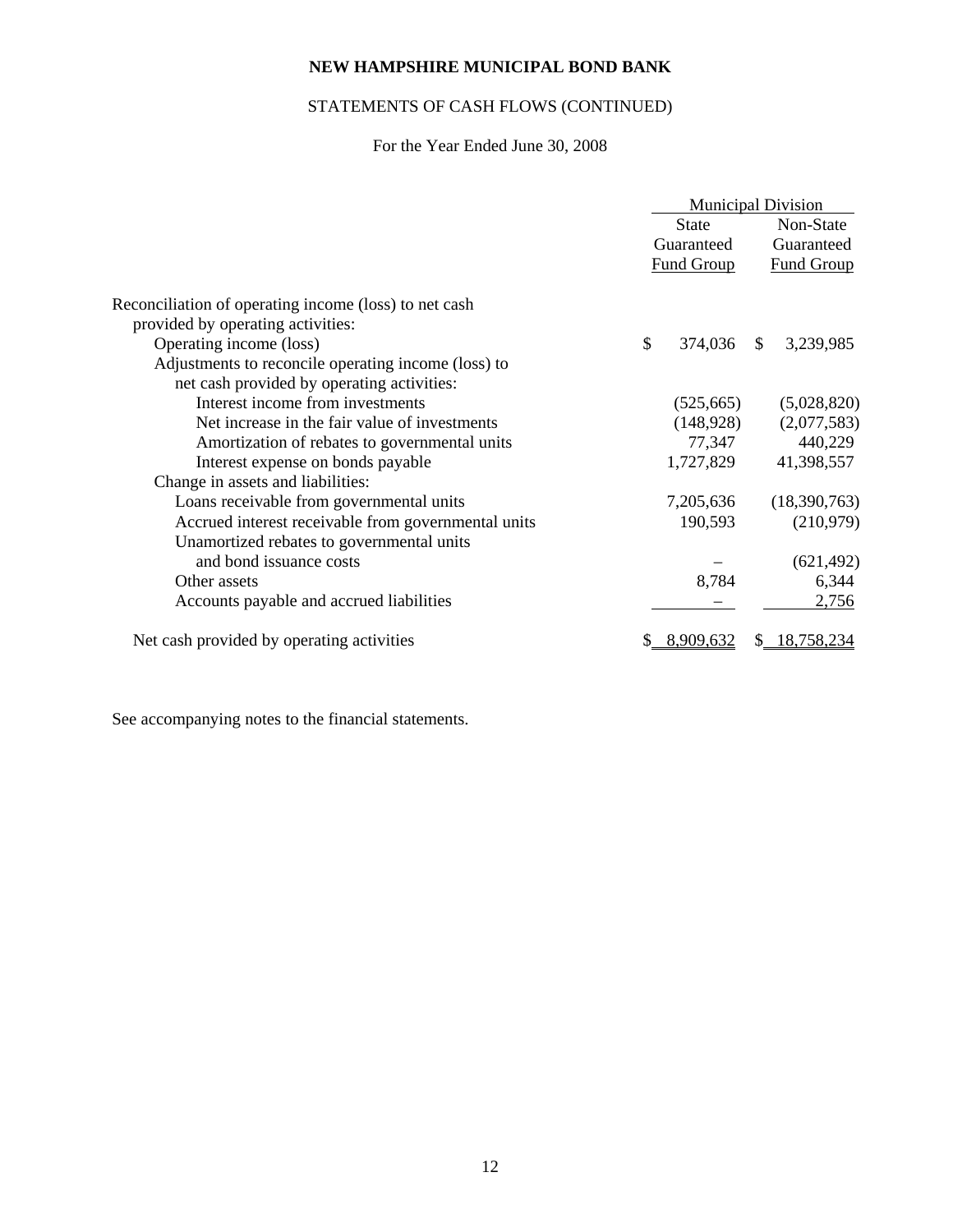|                                 | <b>Educational Institutions Division</b>         |                       |
|---------------------------------|--------------------------------------------------|-----------------------|
| Pinkerton Academy<br>Fund Group | Coe-Brown Northwood<br><b>Academy Fund Group</b> | <b>Total</b>          |
| \$<br>(5,466)                   | \$<br>170                                        | \$<br>3,608,725       |
| (1, 534)                        | (170)                                            | (5,556,189)           |
|                                 |                                                  | (2,226,511)           |
| 796,157                         | 94,415                                           | 517,576<br>44,016,958 |
|                                 |                                                  |                       |
| 1,155,000                       | 230,000                                          | (9,800,127)           |
| 5,983                           | 1,935                                            | (12, 468)             |
|                                 |                                                  |                       |
|                                 |                                                  | (621, 492)            |
|                                 |                                                  | 15,128                |
|                                 |                                                  | 2,756                 |
| \$1,950,140                     | \$ 326,350                                       | 29,944,356            |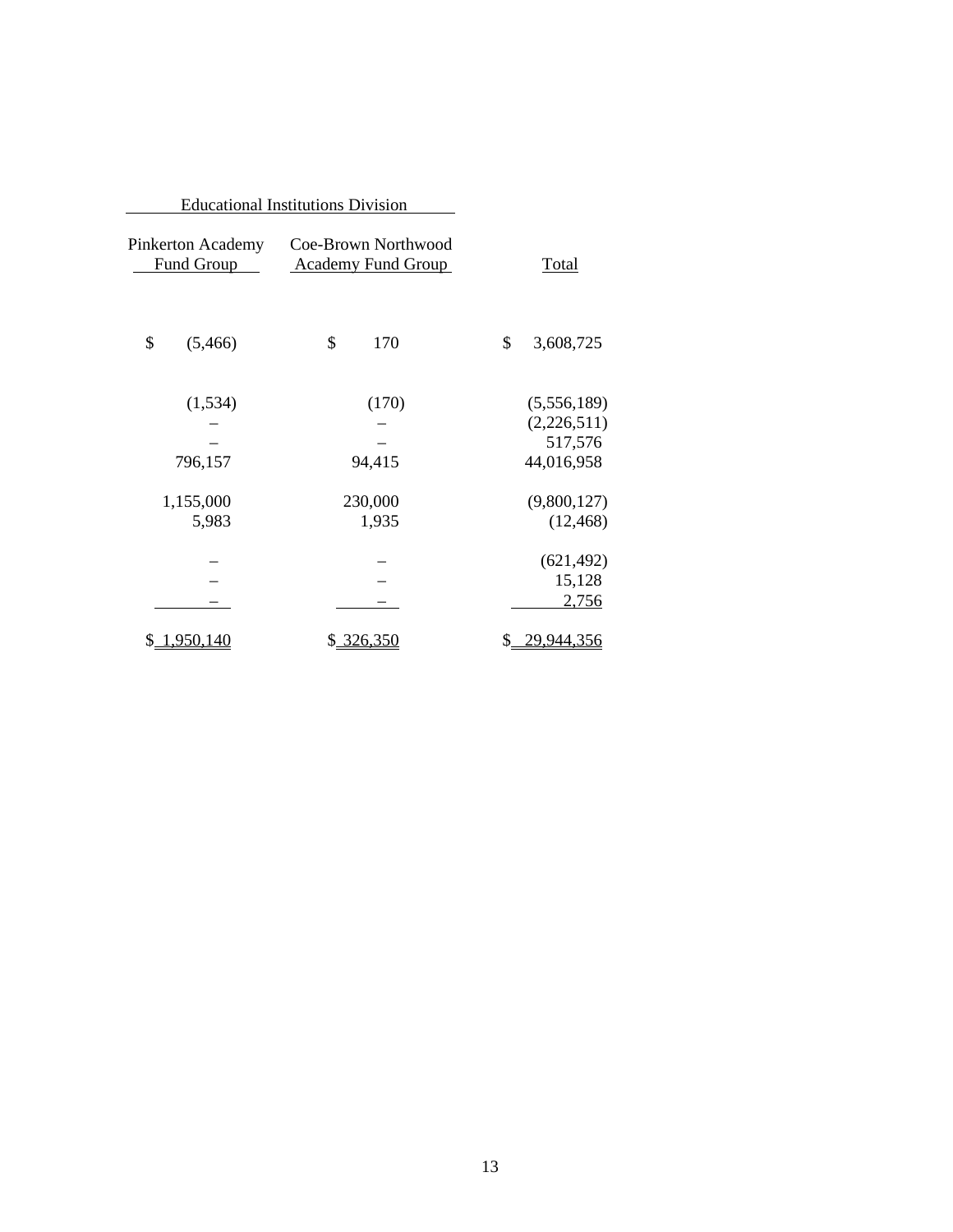## NOTES TO FINANCIAL STATEMENTS

June 30, 2008

# **1. Organization**

 The New Hampshire Municipal Bond Bank (Bond Bank) was created in 1977 by Chapter 35-A (Act) of the State of New Hampshire (State) Revised Statutes Annotated. The Bond Bank is an instrumentality of the State, but is not a State agency and has no taxing authority. The Bond Bank has separate corporate and sovereign capacity and its board of directors is composed of the State Treasurer (who serves as director ex officio) and four directors appointed by the Governor and Executive Council. The Bond Bank has no oversight authority over any other entity.

 Under the Act, the Bond Bank is empowered to issue its bonds to make funds available to governmental units having the power to levy taxes (county, city, town, school district, village district or other body corporate and politic), through the purchase by the Bond Bank of their municipal bonds. The governmental units enter into loan agreements with the Bond Bank pursuant to which they issue municipal bonds. Accordingly, the Bond Bank enables governmental units to issue debt at a lower cost of borrowing and on more favorable terms than would be possible by financing on their own. As discussed below, the Act was amended in 1982 to establish the Educational Institutions Division.

To achieve its purpose, the Bond Bank operates the following divisions and programs:

## *Municipal Division*

 **State Guaranteed** bonds issued are not a debt of the State of New Hampshire, and the State is not liable on such bonds. However, the municipal bonds purchased by the Bond Bank are guaranteed as to payment of principal and interest by a pledge of the full faith and credit of the State of New Hampshire.

 **Non-State Guaranteed** bonds issued are not a debt of the State of New Hampshire, and the State is not liable on such bonds.

 Since its inception, the Bond Bank has issued bonds for its Non-State Guaranteed program pursuant to a General Resolution adopted on December 1, 1978, as amended from time to time (the "1978 Resolution"). On July 14, 2005, the Bond Bank adopted a new General Resolution (the "2005 Resolution"). While substantially similar to the 1978 Resolution, the 2005 Resolution contains a number of improvements, including a flexible reserve fund sizing requirement, some changes in permitted investments, the ability to meet its reserve fund requirement with surety bond policies and other credit facilities, and a streamlined approach to calling bonds for early redemption. Bonds issued under the 2005 Resolution are separately secured from all other bonds of the Bond Bank, including those issued under the 1978 Resolution. The adoption of the 2005 Resolution has not resulted in any substantive change to the Bond Bank's overall program. Total assets and liabilities of the 2005 Resolution, which are reported under the Non-State Guaranteed Fund Group, were approximately \$194,000,000 at June 30, 2008, consisting primarily of loans to governmental units and bonds payable.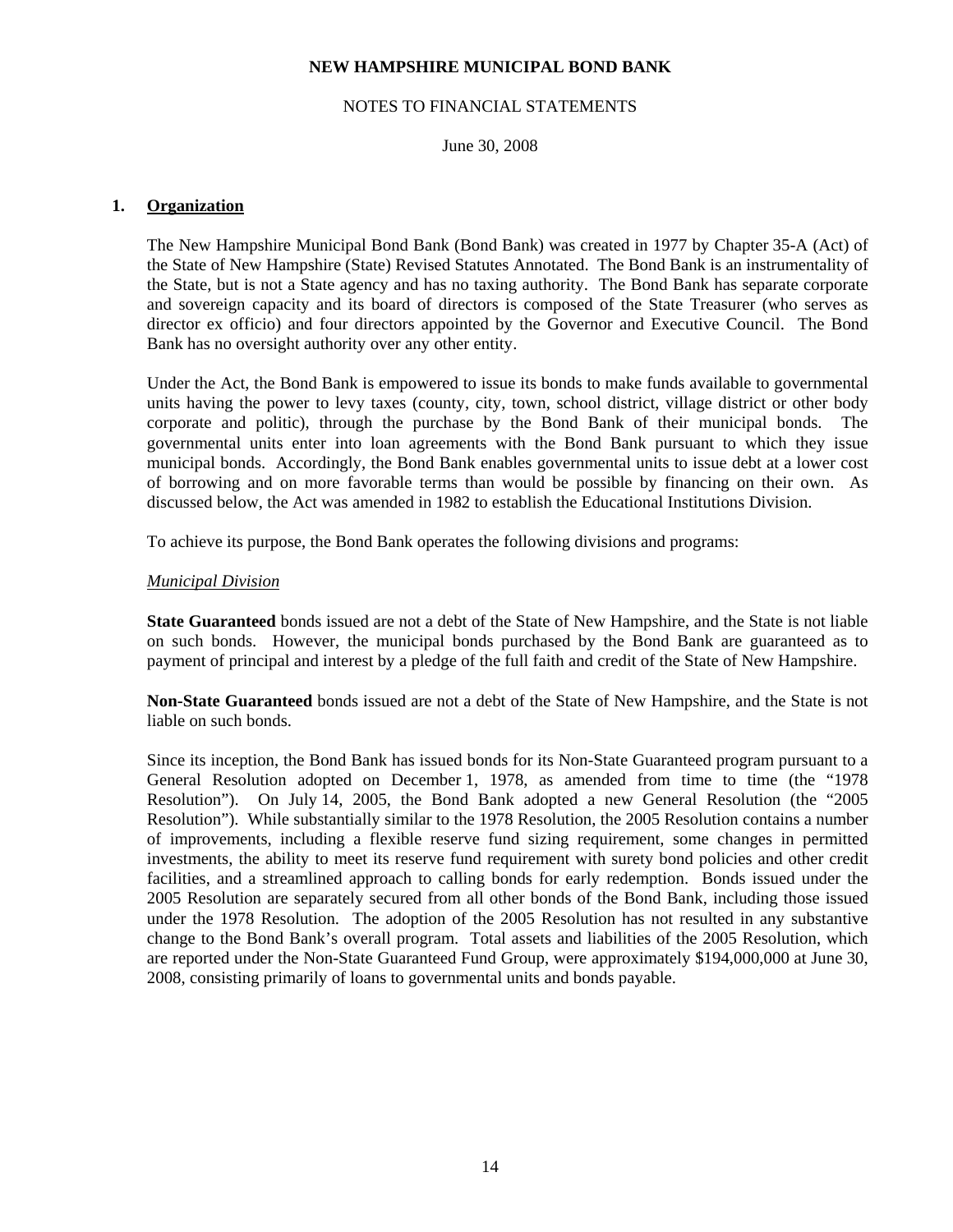# NOTES TO FINANCIAL STATEMENTS

June 30, 2008

# **1. Organization (Continued)**

#### *Educational Institutions Division*

 **Pinkerton Academy and Coe-Brown Northwood Academy Programs**: Effective February 19, 1982 (and as modified July 11, 1998), the State Legislature enacted the "New Hampshire Municipal Bond Bank Educational Institutions Bond Financing Act", to assist certain elementary, secondary education institutions, or any other institution which provides a program of education within the state which is preparatory of secondary, postsecondary, or higher education, to finance the construction and improvement of their facilities.

 No State appropriations are made to the Bond Bank. Fees and charges are authorized to be charged by the Bond Bank for the use of its services or facilities. These fees and charges, along with income from investments, provide for the annual operating costs of the Bond Bank.

## **2. Significant Accounting Policies**

## *Proprietary Fund Accounting*

 The Bond Bank is accounted for as an Enterprise Fund. An Enterprise Fund is used to account for an operation where periodic determination, on an accrual basis, of revenues earned, expenses incurred and net income is appropriate. Accordingly, the Bond Bank recognizes revenues in the period earned and expenses in the period incurred.

 The Bond Bank complies with GASB Statement No. 20, *Accounting and Financial Reporting for Proprietary Funds and other Governmental Entities that Use Proprietary Fund Accounting*. Under the provisions of this statement, the Bond Bank applies all applicable GASB pronouncements as well as Financial Accounting Standards Board (FASB) Statements, Accounting Principals Board (APB) Opinions, and Accounting Research Bulletins (ARBs) issued on or before November 30, 1989, unless those pronouncements conflict with or contradict GASB pronouncements. As permitted by GASB No. 20, the Bond Bank has elected not to comply with the FASB Statements and Interpretations issued after November 30, 1989.

 The financial statements are prepared in accordance with Governmental Accounting Standards Board Statements No. 34, *Basic Financial Statements – and Management's Discussion and Analysis – for State and Local Governments*, No. 37, *Basic Financial Statements – and Management's Discussion and Analysis – for State and Local Governments: Omnibus – an amendment of GASB Statement No. 21* and *No. 34*, and *No. 38*, *Certain Financial Statement Note Disclosures* (the Statements).

#### *Federal Income Taxes*

 It is the opinion of management that the Bond Bank is exempt from federal income taxes under Internal Revenue Code Section 115. However, the Bond Bank is subject to the arbitrage rebate requirements of Section 148 of the Internal Revenue Code. Section 148 requires that any arbitrage profit earned on the proceeds of tax-exempt bonds issued after 1985 must be rebated to the federal government at least once every five years, with the balance rebated no later than 60 days after the retirement of the bonds.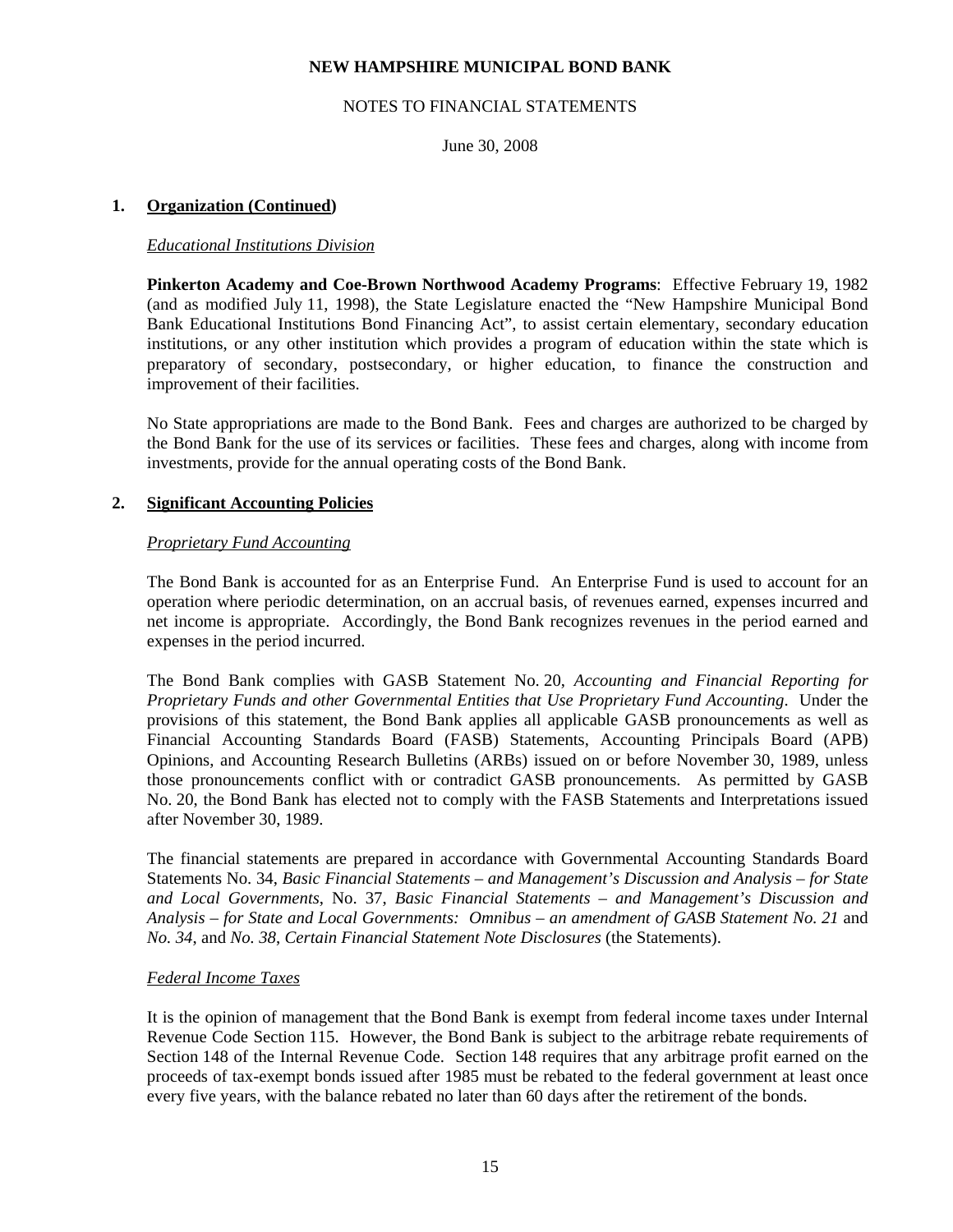## NOTES TO FINANCIAL STATEMENTS

## June 30, 2008

# **2. Significant Accounting Policies (Continued)**

 Arbitrage rebate expense, which is presented as a reduction in the amount of interest income from investments, for the year ended June 30, 2008 was approximately \$280,000 and \$750,000 for the State Guaranteed and Non-State Guaranteed Fund Groups, respectively.

## *Cash and Cash Equivalents*

 The Bond Bank considers all checking and savings deposits and highly liquid investments with original maturities of three months or less to be cash equivalents.

#### *Investments*

 Investments are carried at fair value. Changes in fair value are recorded as net increase or decrease in the fair value of investments on the statements of revenues, expenses and changes in net assets.

## *Bond Discounts, Premiums and Issuance Costs*

 Costs associated with issuing debt, which are generally paid by means of fees collected from governmental units, are expensed in the year incurred. Bond issuance costs and original issue discounts or premiums associated with the Series 1993, 1996, 1998, 2002, 2003, 2004, 2005 and 2007 refunding bond issues were not offset by fees collected from governmental units, thus they were deferred and are being amortized to interest expense over the life of the refunding bond issues using the straight-line method. For each refunding, bond discounts (premiums) are presented as a reduction of (increase to) the face amount of bonds payable (note 4), whereas issuance costs are recorded as deferred charges included in other assets.

#### *Advanced Refundings*

 All advanced refundings completed subsequent to July 1, 1993 within the Bond Bank's municipal division are accounted for in accordance with the provisions of GASB Statement No. 23, *Accounting and Financial Reporting for Refundings of Debt Reported by Proprietary Activities*. Under GASB Statement No. 23, the difference between the reacquisition price and the net carrying amount of the old debt is deferred and amortized as a component of interest expense over the remaining life of the old debt, or the life of the new debt, whichever is shorter, using the straight-line method. The unamortized portion of the deferred amount is reported as a reduction of the face amount of the bonds payable (note 4). Amortization for the year ended June 30, 2008 was approximately \$376,500 and \$1,708,200 for the State Guaranteed and Non-State Guaranteed Fund Groups, respectively.

 The gains, losses and economic benefits of advance refundings completed within the Educational Institutions Division inure to the respective institution and not the Bond Bank.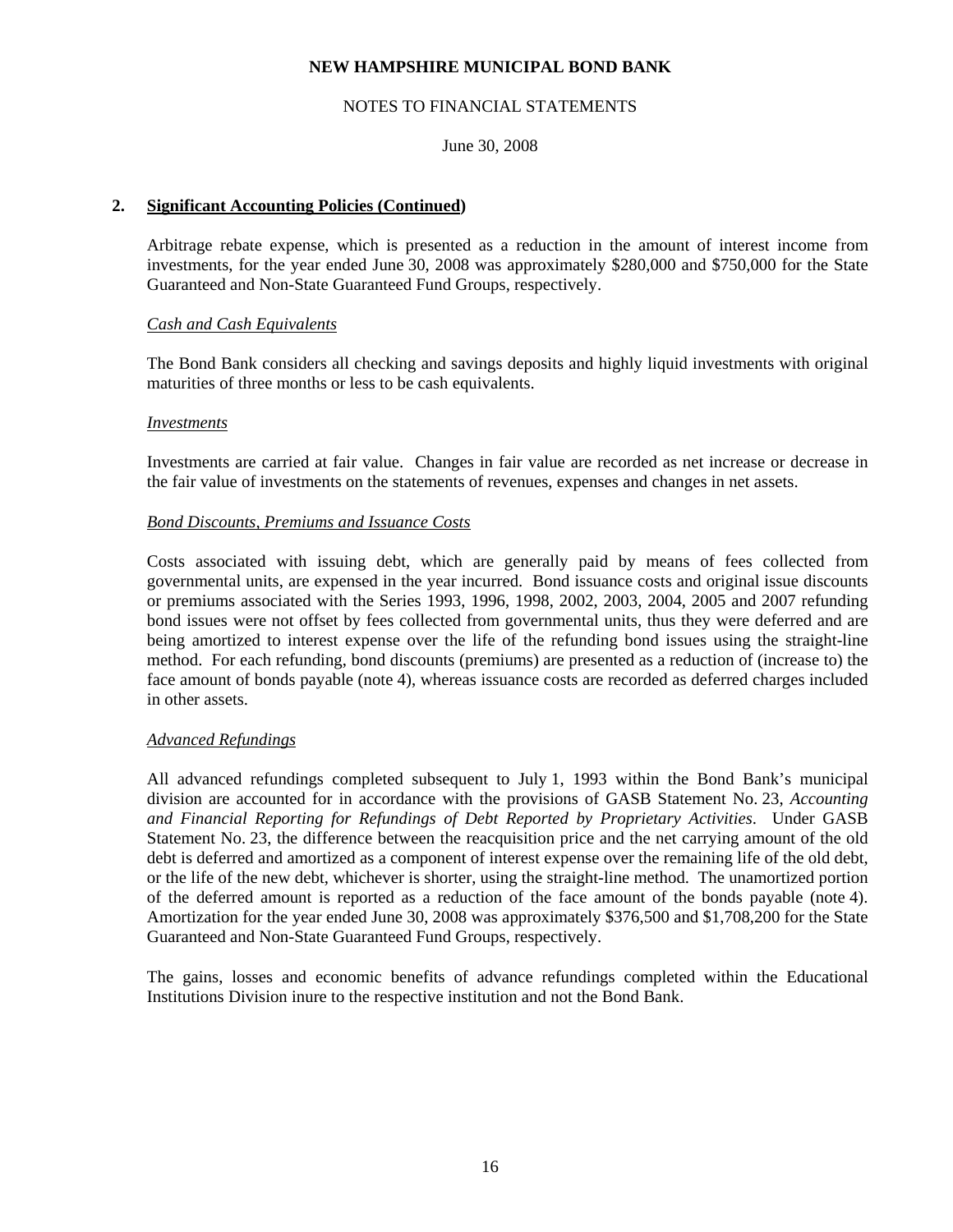## NOTES TO FINANCIAL STATEMENTS

June 30, 2008

# **2. Significant Accounting Policies (Continued)**

#### *Management Estimates*

 The preparation of financial statements in conformity with accounting principles generally accepted in the United States of America requires the Bond Bank to make estimates and assumptions that affect the amount of assets and liabilities and disclosure of contingent assets and liabilities at the date of the financial statements and the reported amounts of revenues and expenses during the reporting period. Actual results could differ from those estimates.

## *Total Columns*

 The "total" columns contain the totals of the similar accounts of the various funds. Since the assets of the funds are restricted, the combination of the accounts, including assets therein, is for convenience only and does not indicate that the combined assets are available in any manner other than that provided for in the separate funds.

## **3. Cash, Cash Equivalents and Investments**

 Cash includes funds held in interest bearing demand deposit and savings accounts, which are fully insured by the Federal Deposit Insurance Corporation, and amounts on deposit with the New Hampshire Public Deposit Investment Pool (established pursuant to Sections 383:22-24 of the New Hampshire Revised Statutes Annotated), of \$41,778 as of June 30, 2008.

 Investments held by trustee and Reserve Fund investments held by trustee consist primarily of U.S. Treasury obligations and U.S. Government-sponsored enterprises and shares of money market funds which invest in U.S. Government and Government Agency obligations. All investments are held by a trustee in the Bond Bank's name.

 The Act and each of the Municipal Division's general bond resolutions require the establishment of a debt service reserve fund. Each of the Municipal Division's General Bond resolutions is secured separately from all other general bond resolutions of the Bond Bank. Amounts on deposit in the debt service reserve fund of each of the Municipal Division's general bond resolutions are held by the trustee under each of such general bond resolutions. Investment earnings on amounts held in each respective debt service reserve fund are restricted to the payment of debt service on bonds of the Bond Bank issued pursuant to each respective general bond resolution for the purpose of funding each respective debt service reserve fund. Each of the Municipal Division's general bond resolutions pledges its debt service reserve fund to the payment of debt service in the event of a governmental unit payment default.

 The 1978 and 1979 Resolutions require their respective debt service funds be sized to meet the maximum amount of maturing municipal bond debt service in any calendar year. The 2005 Resolution requires that for each issue of bonds, the reserve fund requirement shall equal the lesser of the least of (i) 10% of the aggregate original net proceeds of such Series of Bonds, (ii) 125% of the average annual aggregate Debt Service on such Bonds, or (iii) the maximum aggregate amount of Debt Service due on such Bonds in any succeeding bond year. This requirement is subject to change by an amendment to the 2005 Resolution under certain circumstances, but only once 100 loans have been made by the Bank under the 2005 Resolution. At June 30, 2008, the Bank had made 48 loans under the 2005 Resolution.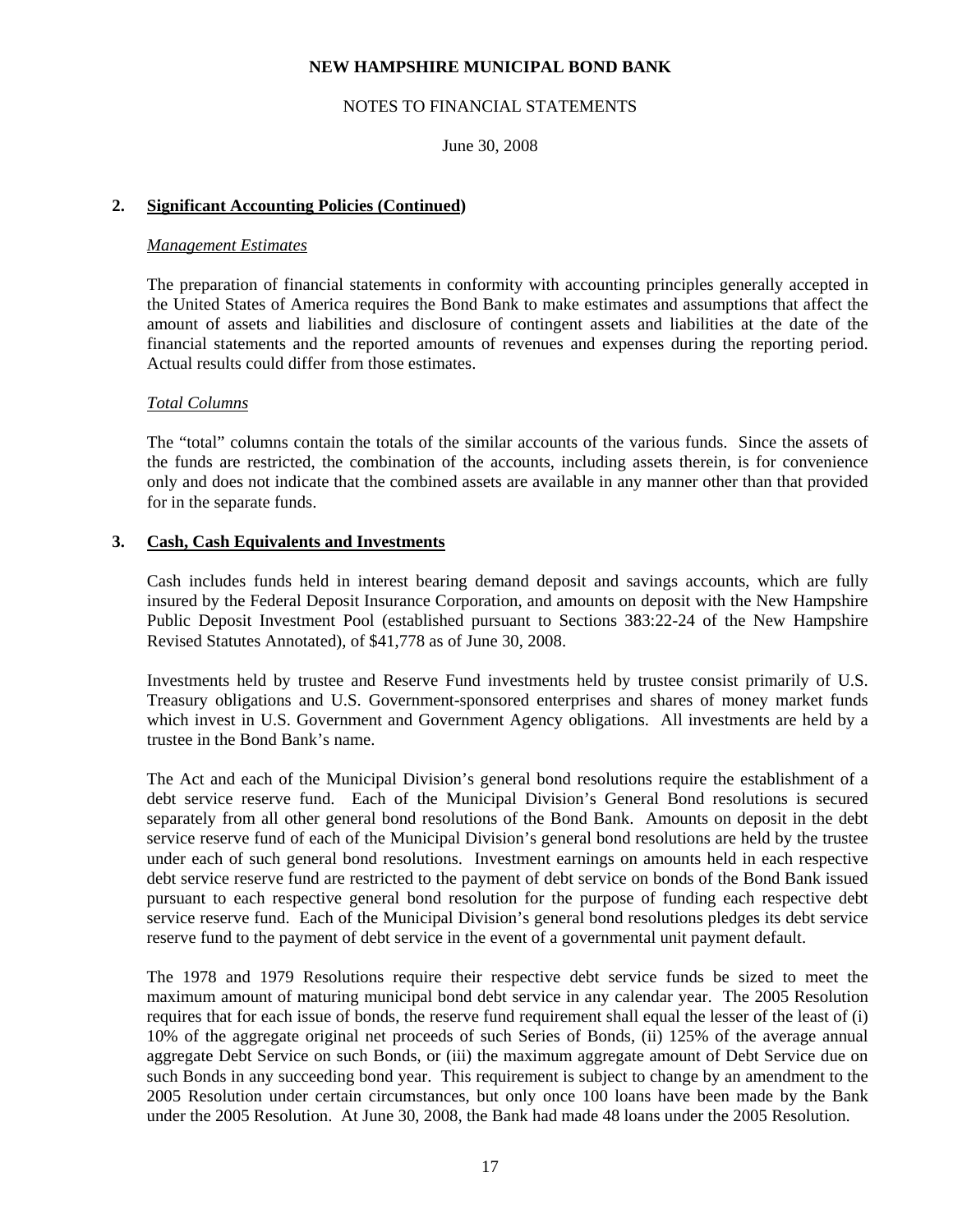#### NOTES TO FINANCIAL STATEMENTS

# June 30, 2008

#### **3. Cash, Cash Equivalents and Investments (Continued)**

 As permitted by the bond resolution, any funds not required for loans to government units or deposit to reserve funds, may be held by the Bond Bank as unrestricted investments. These amounts are classified as investments held by trustee within the accompanying balance sheets.

 Reserve Fund investments and investments held by trustee must be invested in any of the following obligations; (a) direct obligations of the United States of America or direct obligations of the State or obligations for which the faith and credit of the United States of America or the State is pledged to provide for the payment of the principal and interest, (b) any bond, debenture, note, participation or other similar obligation issued by the Federal National Mortgage Association, and (c) any other obligation of the United States of America or any Federal agencies which may then be purchased with funds belonging to the State or held in the State Treasury.

 Investments of the Bond Bank consist of short-term money market funds that are 100% collateralized by government securities and investments in U.S. Treasury and U.S. Government sponsored enterprise securities. At June 30, 2008, investments are categorized as follows:

|                                                             | Fair Value       |
|-------------------------------------------------------------|------------------|
| <b>State Guaranteed Fund Group</b>                          |                  |
| Investments held by trustee:                                |                  |
| Cash equivalents                                            | 2,261,242        |
|                                                             |                  |
|                                                             | 2,261,242        |
| Reserve fund investments held by trustee:                   |                  |
| Cash equivalents                                            | \$<br>2,339,548  |
| U.S. Treasury strips                                        | 1,656,731        |
| U.S. Government-sponsored enterprises <sup>(1)</sup>        | 1,207,252        |
| U.S. Government-sponsored enterprises strips <sup>(1)</sup> | 6,148,454        |
|                                                             | \$11,351,985     |
| <b>Non-State Guaranteed Fund Group</b>                      |                  |
| Investments held by trustee:                                |                  |
| Cash equivalents                                            | 3,395,595<br>\$. |
|                                                             | 3,395,595        |
| Reserve fund investments held by trustee:                   |                  |
| Cash equivalents                                            | \$<br>4,834,938  |
| U.S. Government obligations                                 | 49,417,682       |
| U.S. Treasury strips                                        | 31,239,197       |
| U.S. Government-sponsored enterprises <sup>(1)</sup>        | 1,503,360        |
| U.S. Government-sponsored enterprises strips <sup>(1)</sup> | 22,336,530       |
|                                                             |                  |
|                                                             | \$109,331,707    |
|                                                             |                  |

(1) Includes FHLMC, FHLB, FFCB, FNMA and REFCORP.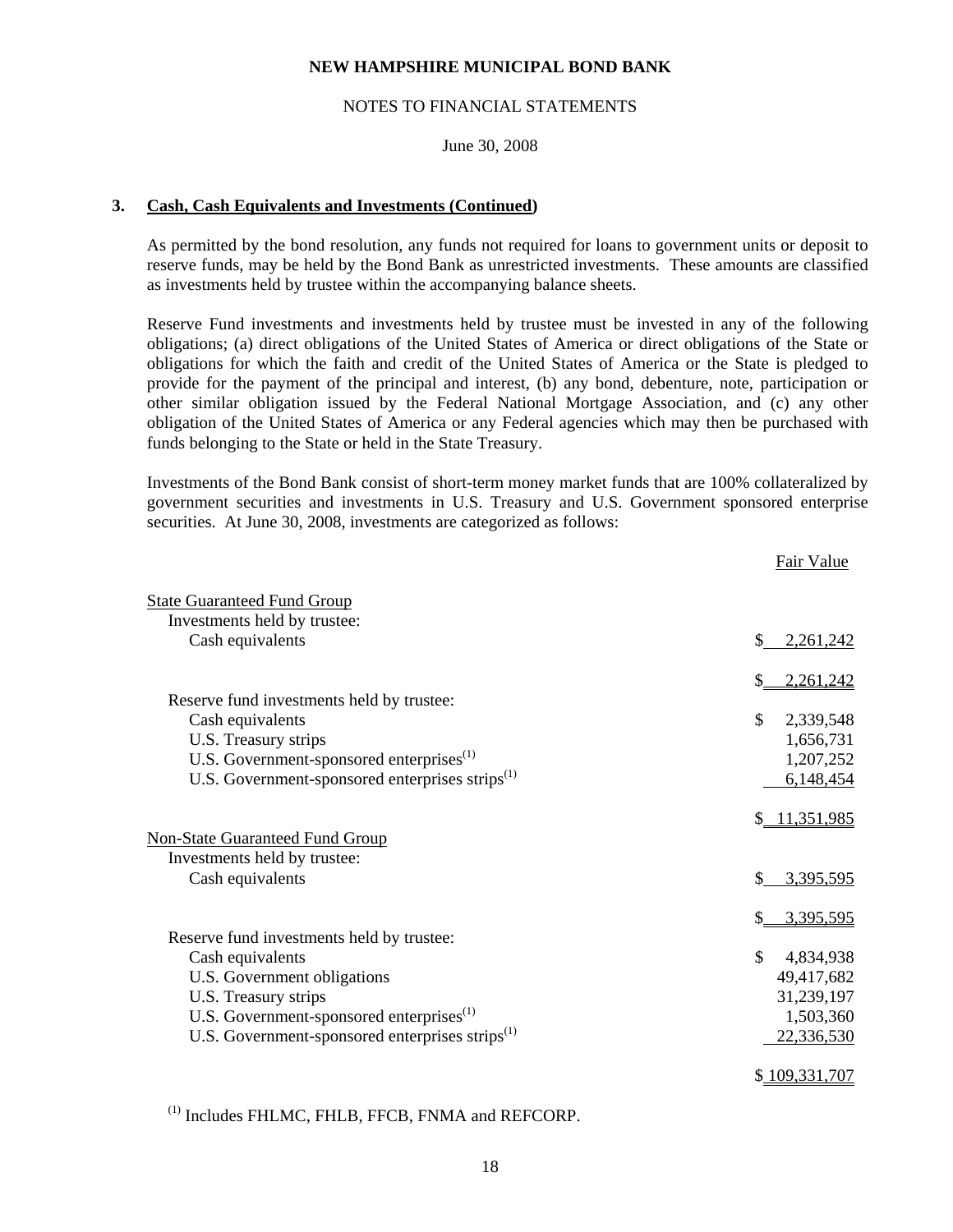#### NOTES TO FINANCIAL STATEMENTS

# June 30, 2008

## **3. Cash, Cash Equivalents and Investments (Continued)**

 As a means of limiting its exposure to fair value losses arising from rising interest rates, the Bond Bank's investment policy provides that investment maturities be closely matched with future bond principal and interest requirements, which are the primary use of invested assets. The Bond Bank's general practice has been to hold all debt securities to their maturity, at which point the funds are needed to make required bond principal and interest payments for the respective resolutions. The following table provides information on future maturities of the Bond Bank's investments as of June 30, 2008:

|                                                               |    | Fair<br>Value |               | Less than<br>One Year |              | One to<br><b>Five Years</b> |     | Six to<br>Ten Years |               | More than<br>Ten Years |
|---------------------------------------------------------------|----|---------------|---------------|-----------------------|--------------|-----------------------------|-----|---------------------|---------------|------------------------|
| <b>State Guaranteed Fund Group</b>                            |    |               |               |                       |              |                             |     |                     |               |                        |
| U.S. Treasury strips                                          | \$ | 1,656,731     | <sup>\$</sup> | 93,013                | $\mathbb{S}$ | 945,626                     | \$. | 618,092             | <sup>\$</sup> |                        |
| U.S. Government-<br>sponsored enterprises<br>U.S. Government- |    | 1,207,252     |               | 1,207,252             |              |                             |     |                     |               |                        |
| sponsored enterprises<br>strips                               |    | 6,148,454     |               | 929,033               |              | 5,219,421                   |     |                     |               |                        |
|                                                               | S. | 9,012,437     |               | \$2,229,298           |              | \$6,165,047                 | \$. | 618,092             | \$            |                        |
| <b>Non-State Guaranteed Fund Group</b>                        |    |               |               |                       |              |                             |     |                     |               |                        |
| U.S. Government                                               |    |               |               |                       |              |                             |     |                     |               |                        |
| obligations                                                   | \$ | 49,417,682    |               | \$449,578             |              | \$10,999,908                |     | \$20,343,641        |               | \$17,624,555           |
| U.S. Treasury strips                                          |    | 31,239,197    |               | 3,158,765             |              | 11,444,316                  |     | 10,301,071          |               | 6,335,045              |
| U.S. Government-<br>sponsored enterprises                     |    | 1,503,360     |               | 1,503,360             |              |                             |     |                     |               |                        |
| U.S. Government-<br>sponsored enterprises                     |    |               |               |                       |              |                             |     |                     |               |                        |
| strips                                                        |    | 22,336,530    |               | 4,533,861             |              | 8,158,079                   |     | 3,192,283           |               | 6,452,307              |
|                                                               |    | \$104,496,769 |               | \$9,645,564           |              | \$30,602,303                |     | \$ 33,836,995       |               | \$30,411,907           |

 For an investment, custodial credit risk is the risk that, in the event of the failure of the counterparty, the Bond Bank will not be able to recover the value of its investments or collateral securities that are in the possession of an outside party. The Bond Bank's investments are held by Flagship Bank, a state-charted and publicly traded commercial bank which is a wholly owned subsidiary of Chittenden Corporation. Management of the Bond Bank is not aware of any issues with respect to custodial credit risk at Flagship Bank at June 30, 2008.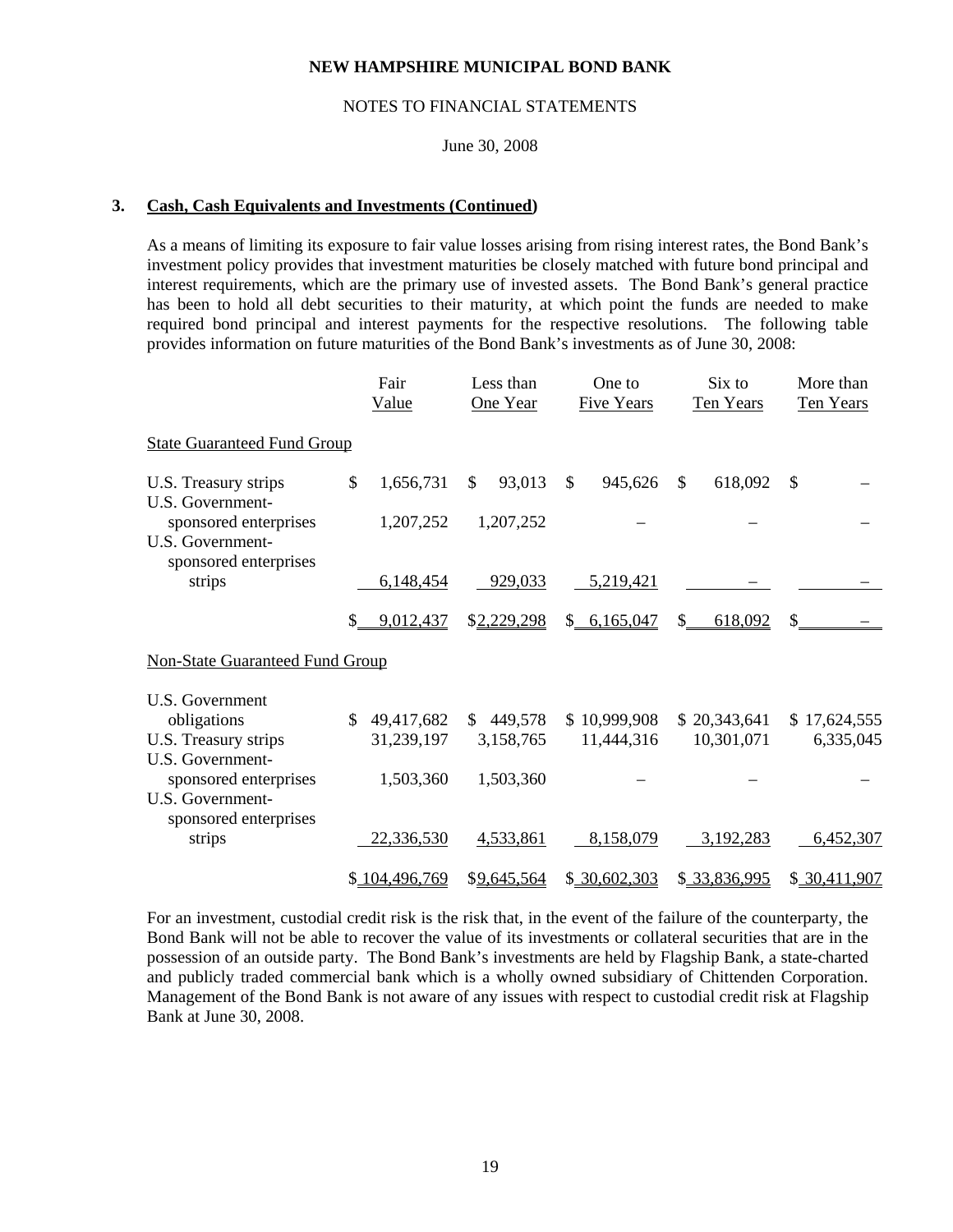## NOTES TO FINANCIAL STATEMENTS

# June 30, 2008

# **3. Cash, Cash Equivalents and Investments (Continued)**

 Credit risk is the risk that an issuer or other counterparty to an investment will not fulfill its obligations to the Bond Bank. The Bond Bank's investment policy limits its investments to those with high credit quality such as U.S. Treasury Obligations and U.S. Government-sponsored enterprises.

 Obligations of the U.S. government or obligations explicitly guaranteed by the U.S. government are not considered to have credit risk.

 The Bond Bank has invested some of its long-term funds in U.S. Treasury and U.S. Governmentsponsored enterprises principal-only strips in order to maximize yields coincident with cash needs for operations, debt service, and arbitrage. These securities are similar to zero coupon bonds which are purchased deeply discounted, with the Bond Bank receiving its only repayment stream at maturity; therefore, they are sensitive to interest rate changes. These securities are reported at fair value in the balance sheet. At June 30, 2008, the fair value of these investments is approximately \$7,805,000 and \$53,576,000 with the State Guaranteed and Non-State Guaranteed Fund Groups, respectively.

## **4. Bonds Payable**

Bonds payable at June 30, 2008, by program, are as follows:

| \$28,667,449 |
|--------------|
| 876,024,270  |
|              |
| 16,020,000   |
| 1,720,000    |
|              |

#### \$ 922,431,719

Following is a comprehensive summary of bonds payable by program at June 30, 2008:

#### **Municipal Division – State Guaranteed**

Bonds payable consist of the following at June 30, 2008:

| Series 1994 D Bonds, maturing August 15, 1995 to August 15,   |     |           |
|---------------------------------------------------------------|-----|-----------|
| 2014, with interest ranging from 4.25% to 7.15%               | \$. | 570,509   |
| Series 1994 E Bonds, maturing August 15, 2001 to August 15,   |     |           |
| 2014, with interest ranging from $5.25\%$ to $6.25\%$         |     | 275,000   |
| Series 1997 B Bonds, maturing August 15, 1998 to August 15,   |     |           |
| 2017, with interest ranging from 4.6% to $5.2\%$              |     | 4,275,000 |
| Series 1997 D Bonds, maturing January 15, 1999 to January 15, |     |           |
| 2013, with interest ranging from 4.15% to 4.9%                |     | 2,185,000 |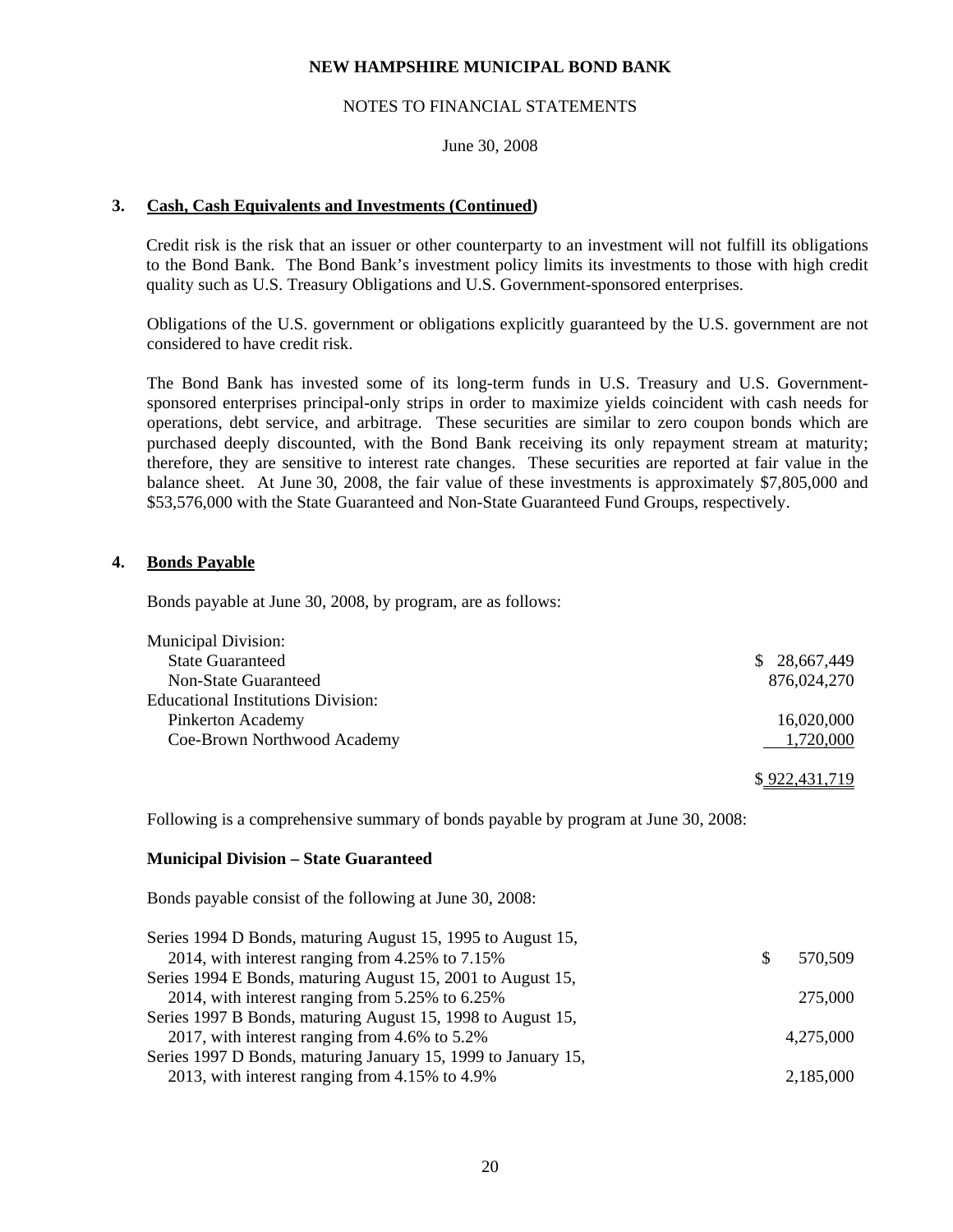# NOTES TO FINANCIAL STATEMENTS

# June 30, 2008

# **4. Bonds Payable (Continued)**

# **Municipal Division – State Guaranteed**

| Series 1998 B Refunding Bonds, maturing February 15, 1999 to |             |
|--------------------------------------------------------------|-------------|
| August 15, 2014, with interest ranging from 3.75% to 4.75%   | 2,850,000   |
| Series 2003 B Refunding Bonds, maturing August 15, 2003 to   |             |
| February 15, 2012, with interest ranging from 2% to 5%       | 17,970,000  |
| Series 2003 G Refunding Bonds, maturing February 15, 2004    |             |
| to August 15, 2012, with interest ranging from 2% to 4%      | 1,230,000   |
|                                                              | 29,355,509  |
| Net unamortized original issue premium on Series 1998 B,     |             |
| 2003 B and 2003 G Refunding Bonds                            | 764.154     |
| Unamortized deferred loss on Series 1998 B, 2003 B and       |             |
| 2003 G advance refundings                                    | (1,452,214) |
| Bonds payable                                                | 28,667,449  |
| Current portion                                              | 6,718,346   |
| Noncurrent portion                                           | 21.949.103  |
|                                                              |             |

The above bonds payable will mature as follows, with interest payable semiannually:

| Fiscal year<br>Ending June 30, | Principal    | Interest       | Total           |
|--------------------------------|--------------|----------------|-----------------|
| 2009                           | 6,881,196    | 1,330,531<br>S | 8,211,727<br>\$ |
| 2010                           | 7,318,108    | 1,068,318      | 8,386,426       |
| 2011                           | 4,436,165    | 773,288        | 5,209,453       |
| 2012                           | 5,730,320    | 598,387        | 6,328,707       |
| 2013                           | 1,749,870    | 411,091        | 2,160,961       |
| $2014 - 2018$                  | 3,239,850    | 742,421        | 3,982,271       |
|                                | \$29,355,509 | 4,924,036      | \$ 34,279,545   |

# **Municipal Division – Non-State Guaranteed**

Bonds payable consist of the following at June 30, 2008:

| Series 1996 C Bonds, maturing August 15,1997 to August 15,    |             |
|---------------------------------------------------------------|-------------|
| 2008, with interest at 5.625%                                 | \$3,965,000 |
| Series 1997 C Bonds, maturing January 15, 1999 to January 15, |             |
| 2010, with interest ranging from 4.5% to 4.7%                 | 240,000     |
| Series 1998 A Refunding Bonds, maturing February 15, 1999 to  |             |
| August 15, 2018, with interest ranging from 3.9% to 5%        | 10,170,000  |
|                                                               |             |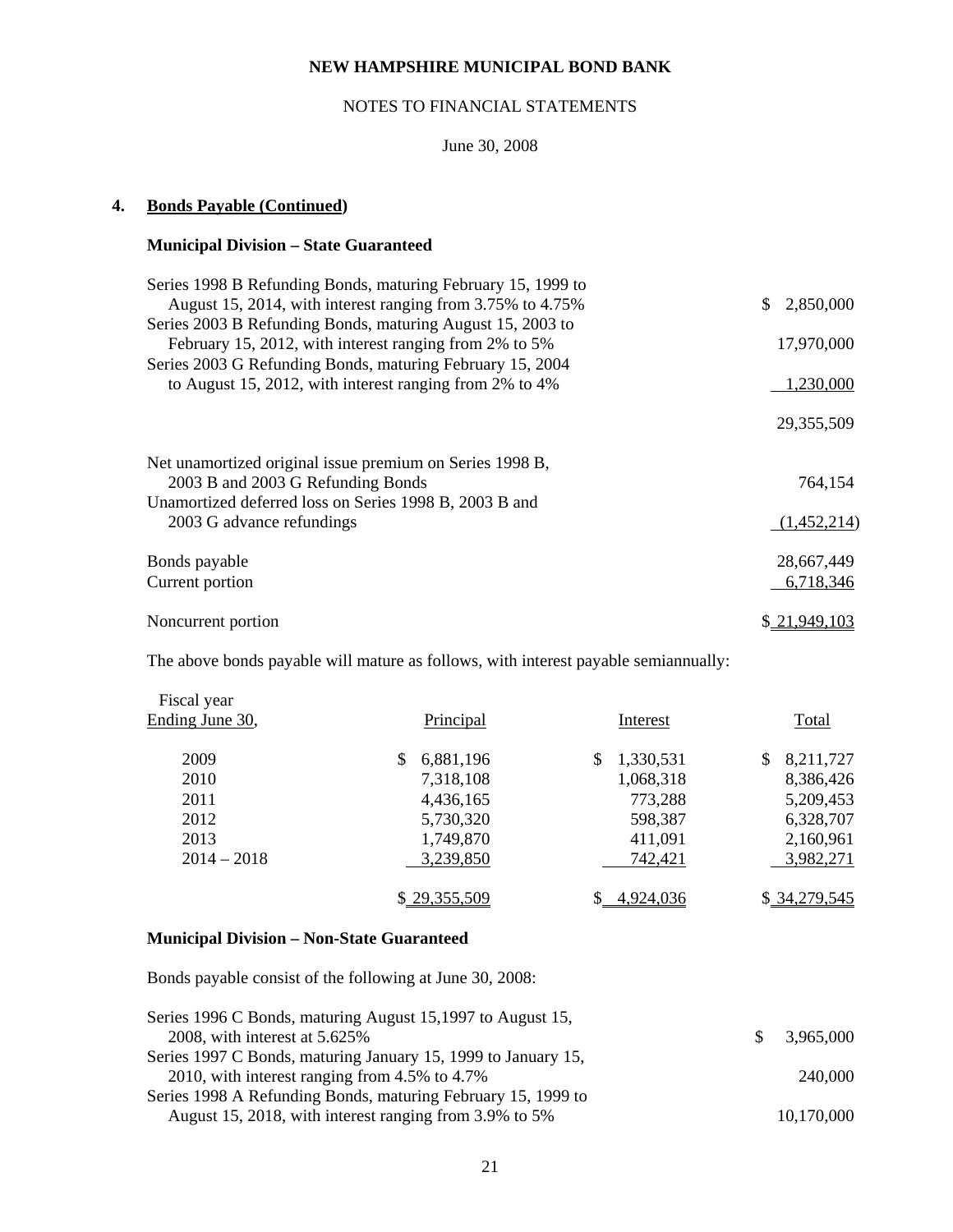# NOTES TO FINANCIAL STATEMENTS

# June 30, 2008

# **4. Bonds Payable (Continued**)

# **Municipal Division – Non-State Guaranteed**

| Series 1999 A Bonds, maturing January 15, 2000 to January 15,           |                 |
|-------------------------------------------------------------------------|-----------------|
| 2029, with interest ranging from 4% to 4.9%                             | \$<br>7,985,000 |
| Series 1999 B Bonds, maturing August 15, 2000 to August 15              |                 |
| 2009, with interest ranging from 4.5% to 5.25%                          | 12,300,000      |
| Series 1999 C Bonds, maturing January 15, 2001 to January 15,           |                 |
| 2010, with interest ranging from 5.375% to 5.5%                         | 4,130,000       |
| Series 2000 A Bonds, maturing August 15, 2001 to August 15,             |                 |
| 2010, with interest ranging from 5.125% to 5.2%                         | 5,550,000       |
| Series 2000 B Bonds, maturing January 15, 2002 to January 15,           |                 |
| 2014, with interest ranging from 4.75% to 5%                            | 1,740,000       |
| Series 2001 A Bonds, maturing August 15, 2002 to August 15,             |                 |
| 2016, with interest ranging from 4.125% to 4.8%                         | 19,690,000      |
| Series 2002 A Bonds, maturing June 15, 2003 to June 15, 2022,           |                 |
| with interest ranging from 3.5% to 4.75%                                | 3,355,000       |
| Series 2002 B Bonds, maturing August 15, 2003 to August 15,             |                 |
| 2018, with interest ranging from 3% to 4.6%                             | 39,525,000      |
| Series 2002 C Bonds, maturing August 15, 2003 to August 15,             |                 |
| 2022, with interest ranging from 3% to 4.75%                            | 16,980,000      |
| Series 2002 D Refunding Bonds, maturing August 15, 2003 to August 15,   |                 |
| 2016, with interest ranging from 2% to 5%                               | 67,850,000      |
| Series 2002 E Bonds, maturing January 15, 2004 to January 15,           |                 |
| 2022, with interest ranging from 4.25% to 4.85%                         | 9,400,000       |
| Series 2002 F Refunding Bonds, maturing August 15, 2003 to August 15,   |                 |
| 2008, with interest ranging from 2% to 3.2%                             | 790,000         |
| Series 2003 A Refunding Bonds, maturing August 15, 2003 to February 15, |                 |
| 2012, with interest ranging from 2% to 5%                               | 17,370,000      |
| Series 2003 C Bonds, maturing August 15, 2004 to August 15, 2023,       |                 |
| with interest ranging from 3% to 6%                                     | 65,010,000      |
| Series 2003 D Bonds, maturing August 15, 2004 to August 15, 2023,       |                 |
| with interest ranging from 2% to 5%                                     | 11,200,000      |
| Series 2003 E Bonds, maturing August 15, 2004 to August 15, 2018,       |                 |
| with interest ranging from 3.5% to 5%                                   | 26,090,000      |
| Series 2003 F Bonds, maturing January 15, 2005 to January 15, 2024,     |                 |
| with interest ranging from 4% to 5%                                     | 42,570,000      |
| Series 2004 A Refunding Bonds, maturing August 15, 2005 to February 15, |                 |
| 2020, with interest ranging from 2% to 5%                               | 67,030,000      |
| Series 2004 B Bonds, maturing August 15, 2005 to August 15, 2024 with   |                 |
| interest ranging from 3% to 5%                                          | 90,700,000      |
| Series 2004 C Bonds, maturing January 15, 2006 to January 15, 2025 with |                 |
| interest ranging from 3.75% to 5%                                       | 5,205,000       |
| Series 2005 A Refunding Bonds, maturing August 15, 2009 to August 15,   |                 |
| 2020 with interest ranging from 3% to 5%                                | 34,035,000      |
|                                                                         |                 |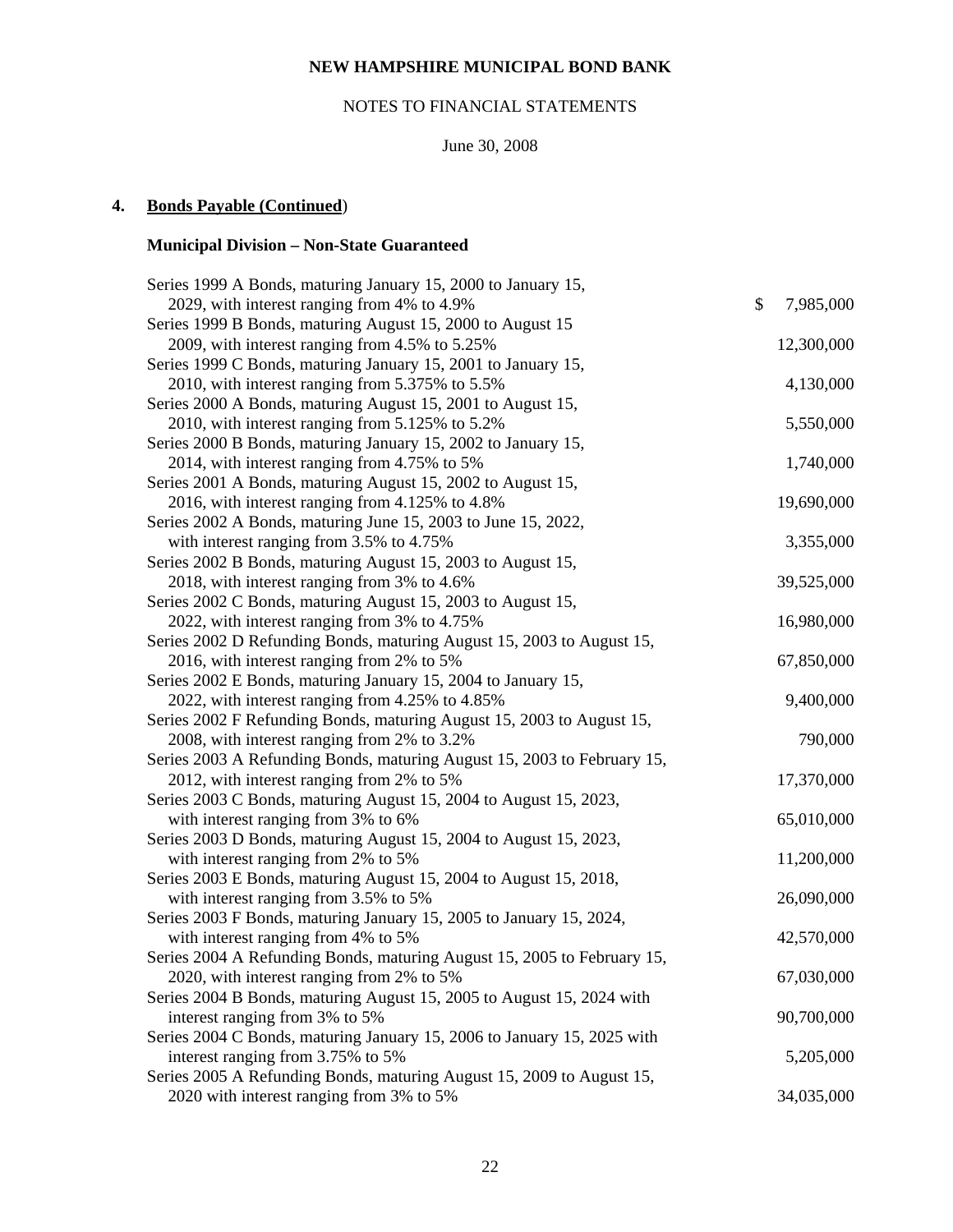# NOTES TO FINANCIAL STATEMENTS

# June 30, 2008

# **4. Bonds Payable (Continued)**

# **Municipal Division – Non-State Guaranteed**

| Series 2005 B Bonds, maturing August 15, 2006 to August 15, 2025 with<br>interest ranging from 4% to 5% | \$<br>60,245,000 |
|---------------------------------------------------------------------------------------------------------|------------------|
| Series 2005 C Bonds, maturing March 15, 2006 to March 15, 2028 with                                     |                  |
| interest ranging from 3% to 5%                                                                          | 22,105,000       |
| Series 2005 D Bonds, maturing July 15, 2006 to July 15, 2029 with                                       |                  |
| interest ranging from 3% to 5%                                                                          | 45,190,000       |
| Series 2006 A Bonds, maturing August 15, 2007 to August 15, 2026 with                                   |                  |
| interest ranging from 4% to 5%                                                                          | 51,125,000       |
| Series 2006 B Bonds, maturing January 15, 2008 to January 15, 2027 with                                 |                  |
| interest ranging from 4% to 5%                                                                          | 18,495,000       |
| Series 2007 A Refunding Bonds, maturing August 15, 2008 to February 15,                                 |                  |
| 2029 with interest ranging from 3.75% to 4.50%                                                          | 37,330,000       |
| Series 2007 B Bonds, maturing August 15, 2008 to August 15, 2036                                        |                  |
| with interest ranging from 4% to 5%                                                                     | 68,905,000       |
| Series 2007 C Bonds, maturing January 15, 2009 to January 15, 2037                                      |                  |
| with interest ranging from $4.25\%$ to $5.25\%$                                                         | 10,656,000       |
|                                                                                                         | 876,931,000      |
| Net unamortized original issue premium on Series 1998 A, 2002 D,                                        |                  |
| 2002 F, 2003 A, 2004 A, 2005 A and 2007 A advance refundings                                            | 13,811,960       |
| Unamortized deferred loss on Series 1998 A, 2002 D and F, 2003 A,                                       |                  |
| 2004 A, 2005 A and 2007 A advance refundings                                                            | (14,718,690)     |
| Bonds payable                                                                                           | 876,024,270      |
| Current portion                                                                                         | 71,420,078       |
| Noncurrent portion                                                                                      | \$804,604,192    |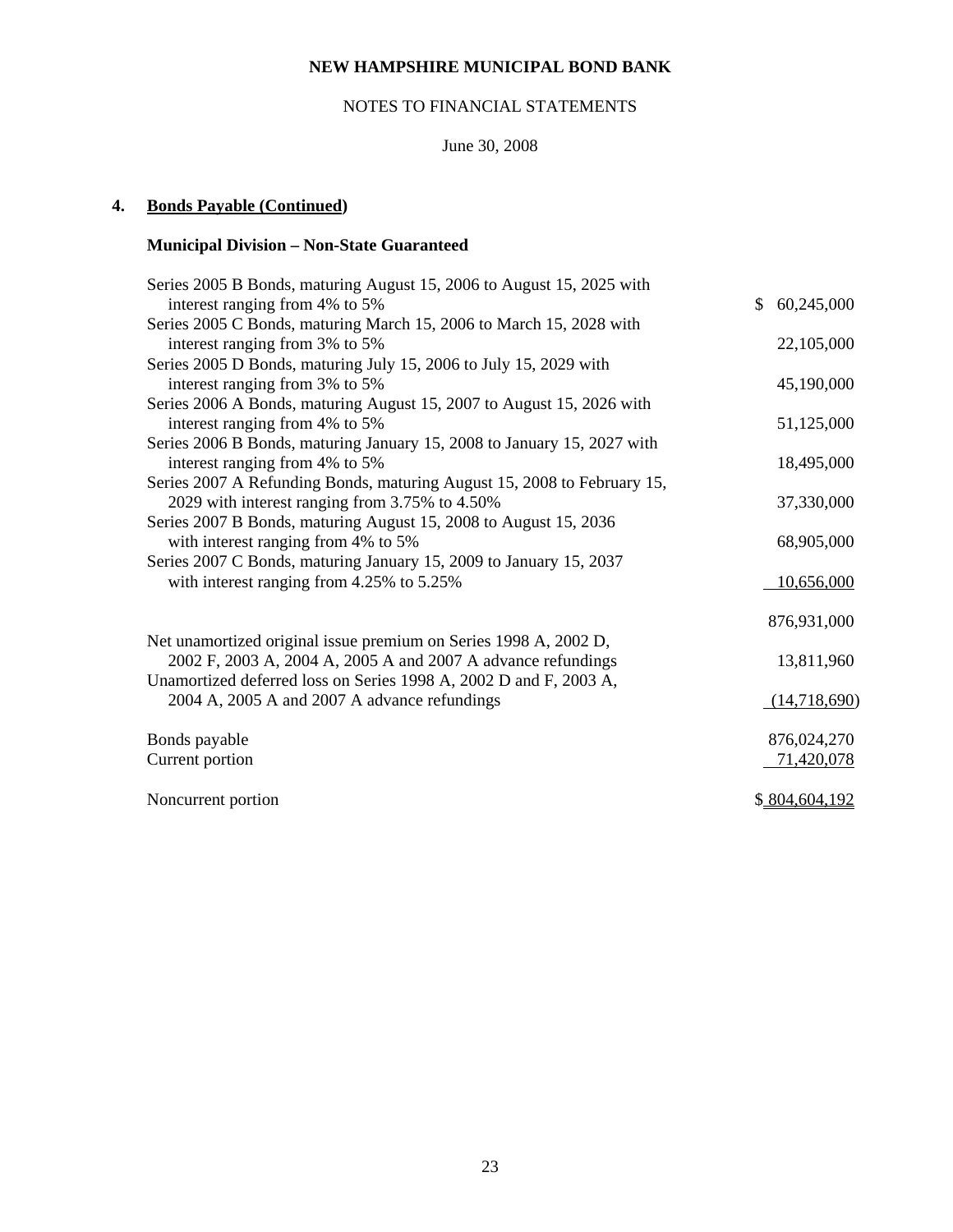# NOTES TO FINANCIAL STATEMENTS

# June 30, 2008

# **4. Bonds Payable (Continued)**

The above bonds payable will mature as follows, with interest payable semiannually:

| Fiscal year     |                   |                  |                   |
|-----------------|-------------------|------------------|-------------------|
| Ending June 30, | Principal         | Interest         | Total             |
|                 |                   |                  |                   |
| 2009            | 68,221,000<br>\$. | 39,606,912<br>\$ | \$<br>107,827,912 |
| 2010            | 67,590,000        | 36,408,537       | 103,998,537       |
| 2011            | 62,170,000        | 33, 372, 860     | 95,542,860        |
| 2012            | 60,035,000        | 30,602,053       | 90,637,053        |
| 2013            | 55,700,000        | 28,001,696       | 83,701,696        |
| $2014 - 2018$   | 253,075,000       | 100,389,490      | 353,464,490       |
| $2019 - 2023$   | 190,490,000       | 50,505,946       | 240,995,946       |
| $2024 - 2028$   | 100,680,000       | 13,508,091       | 114,188,091       |
| $2029 - 2033$   | 12,985,000        | 2,614,571        | 15,599,571        |
| $2034 - 2037$   | 5,985,000         | 623,625          | 6,608,625         |
|                 |                   |                  |                   |
|                 | \$876,931,000     | \$335,633,781    | \$1,212,564,781   |
|                 |                   |                  |                   |

# **Educational Institutions Division – Pinkerton Academy**

Bonds payable at June 30, 2008 consist of the following:

| 2001 A Pinkerton Academy Project Refunding Revenue Bonds, maturing  |              |
|---------------------------------------------------------------------|--------------|
| June 1, 2003 to June 1, 2021, with interest ranging from 4% to 5%   | \$14,970,000 |
| 2001 B Pinkerton Academy Project Refunding Revenue Bonds, maturing  |              |
| June 1, 2002 to June 1, 2011, with variable interest rate (1.72% at |              |
| June 30, 2008)                                                      | 1,050,000    |
|                                                                     |              |
| Bonds payable                                                       | 16,020,000   |
| Current portion                                                     | 1,200,000    |
|                                                                     |              |
| Noncurrent portion                                                  | \$14,820,000 |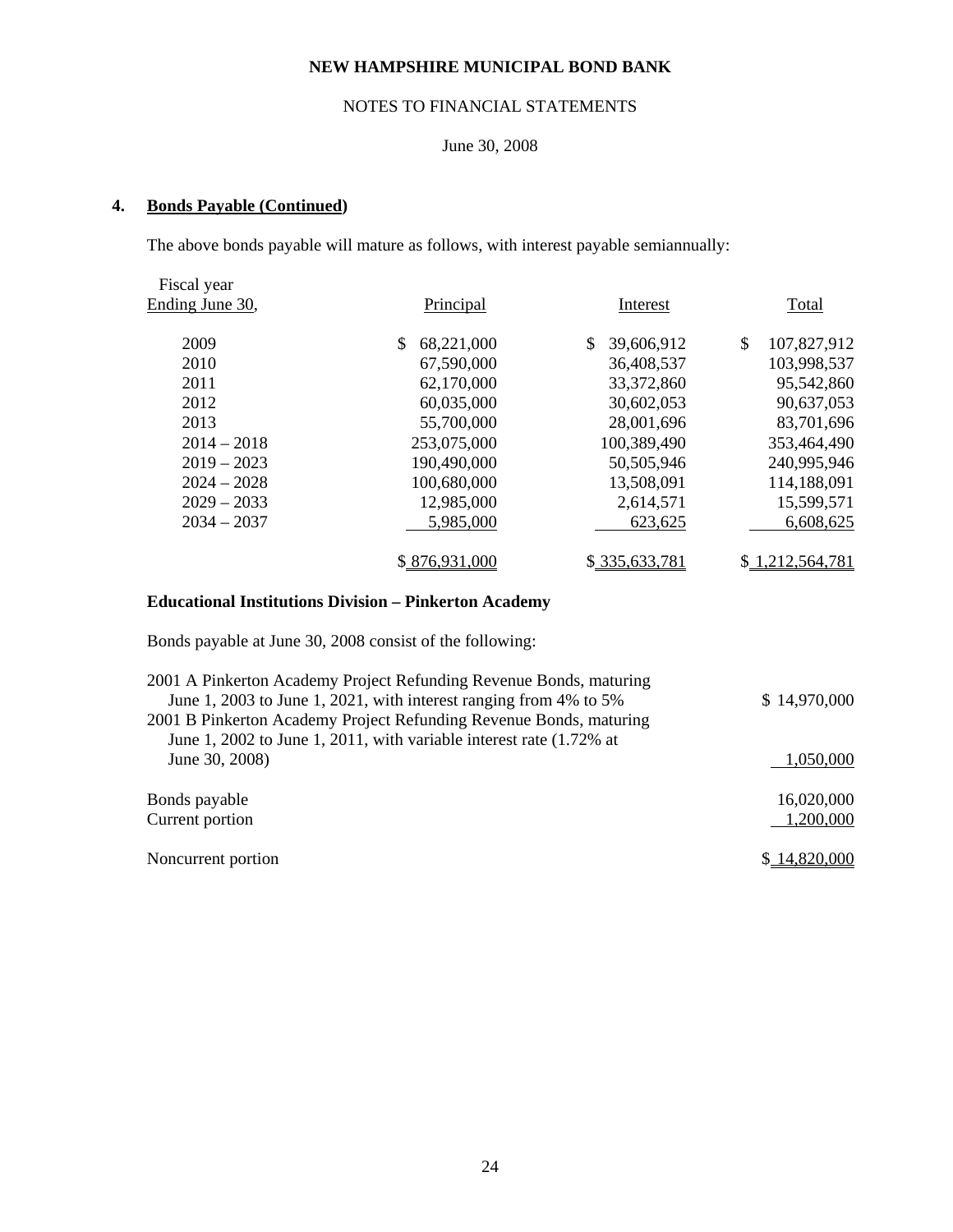# NOTES TO FINANCIAL STATEMENTS

# June 30, 2008

# **4. Bonds Payable (Continued)**

The above bonds payable will mature as follows, with interest payable semiannually:

| Fiscal year     |                |               |                 |
|-----------------|----------------|---------------|-----------------|
| Ending June 30, | Principal      | Interest      | Total           |
| 2009            | S<br>1,200,000 | \$<br>739,060 | \$<br>1,939,060 |
| 2010            | 1,250,000      | 696,535       | 1,946,535       |
| 2011            | 1,305,000      | 652,266       | 1,957,266       |
| 2012            | 980,000        | 604,863       | 1,584,863       |
| 2013            | 1,025,000      | 559,538       | 1,584,538       |
| $2014 - 2018$   | 5,940,000      | 1,997,600     | 7,937,600       |
| $2019 - 2021$   | 4,320,000      | 439,000       | 4,759,000       |
|                 | \$16,020,000   | \$5,688,862   | \$21,708,862    |

## **Educational Institutions Division – Coe-Brown Northwood Academy**

Bonds payable at June 30, 2008 consist of the following:

| 1994 Coe-Brown Northwood Academy Revenue Bonds, maturing May 1, 1995 to<br>May 1, 2009, with interest ranging from 7.25% to 7.38%, payable semiannually | 90,000      |
|---------------------------------------------------------------------------------------------------------------------------------------------------------|-------------|
| 2003 Coe-Brown Northwood Academy Revenue Bonds, maturing May 1, 2004 to                                                                                 |             |
| May 1, 2018, with interest ranging from 2% to 5%, payable semiannually                                                                                  | 1,630,000   |
| Bonds payable                                                                                                                                           | 1,720,000   |
| Current portion                                                                                                                                         | 220,000     |
| Noncurrent portion                                                                                                                                      | \$1,500,000 |
|                                                                                                                                                         |             |

 The above bonds payable are subject to mandatory redemptions as follows, with interest payable semiannually:

| Fiscal year     |             |              |             |
|-----------------|-------------|--------------|-------------|
| Ending June 30, | Principal   | Interest     | Total       |
| 2009            | \$          |              | \$          |
|                 | 220,000     | \$<br>84,550 | 304,550     |
| 2010            | 140,000     | 72,825       | 212,825     |
| 2011            | 145,000     | 66,525       | 211,525     |
| 2012            | 150,000     | 60,000       | 210,000     |
| 2013            | 155,000     | 53,250       | 208,250     |
| $2014 - 2018$   | 710,000     | 130,750      | 840,750     |
| 2019            | 200,000     | 10,000       | 210,000     |
|                 |             |              |             |
|                 | \$1,720,000 | \$477,900    | \$2,197,900 |